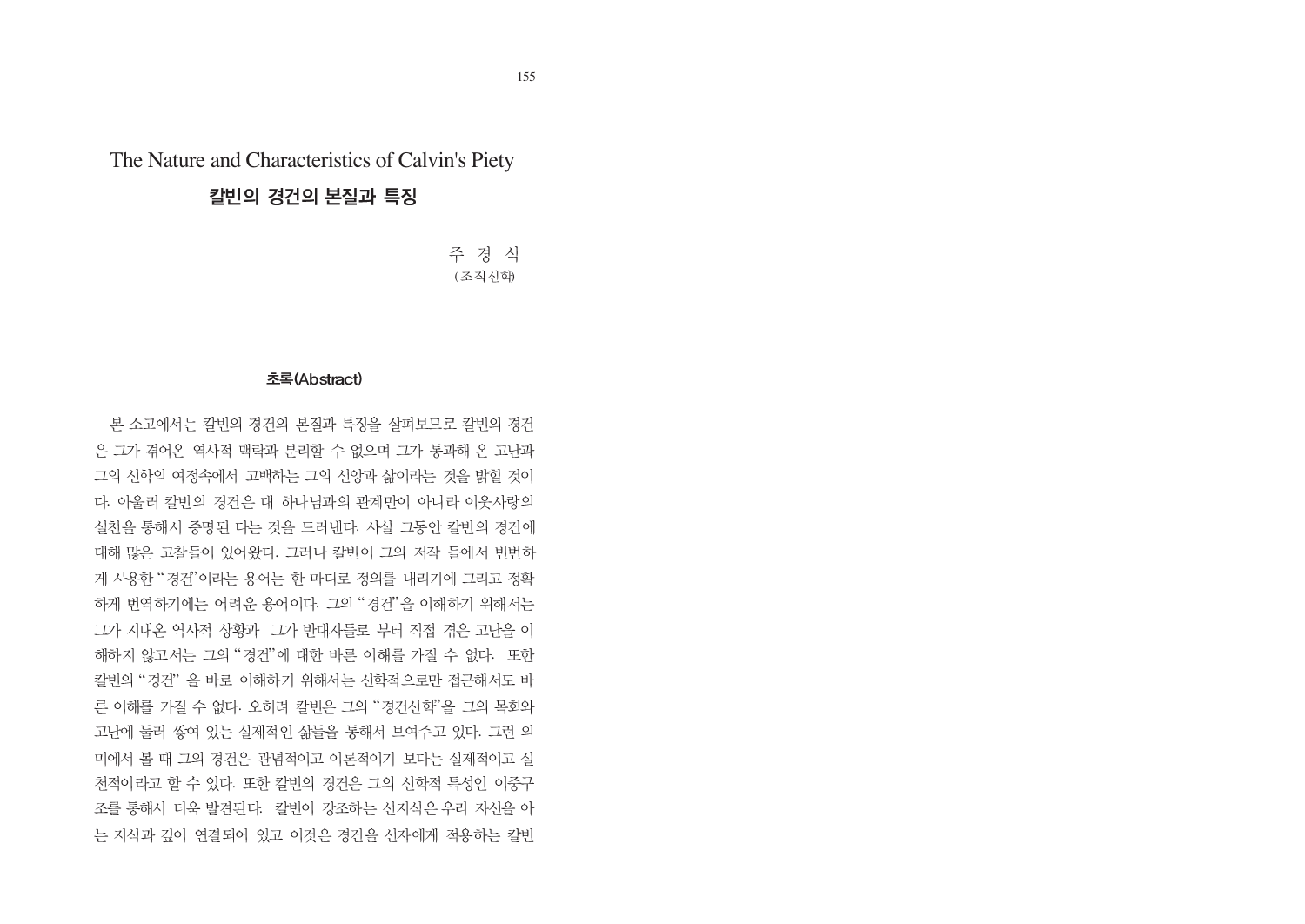신학의 이중 구조속에서 더욱 증명된다. 칼빈의 경건은 믿음으로 하나님 을 선하신 아버지로 깨닫는 것에서 출발하다. 그런 점에서 경건과 하나 님의 부성애는 연결되어 있다. 또한 성령을 통해 아버지의 신실하신 말 씀을 받아들이는 믿음은 경건의 터전이라 할 수 있다. 그러나 무엇보다 도 수직적으로 하나님을 향해 갖는 태도 만큼이나 동일한 자세로 이웃 과 사람들을 대하는 것이 칼빈이 강조하는 경건의 바른 모습인 것이다.

This article explores the nature and characteristics of Calvin's piety to reveal that his piety is inseparable from his experiences of his historical context. In through this, this article reveals that Calvin's piety is the declaration of his faith and life, developed through his suffering and theological journey and asserts piety not to only constitute a relationship with God but also to be evidenced through the practice of loving our neighbours.

In actual, there has been much study on Calvin's piety. However, the term, 'piety' which so frequently comes into use in his works is one difficult to clearly translate or define as a single word. In understanding his 'piety', it is evident a true understanding is not possible without consideration and understanding of his historical circumstances and the suffering he faced by his opponents. Moreover, nor will only a theological approach allow for an ascertainment of the true notion of his piety. Rather, Calvin demonstrates his theology of piety through his practical life surrounded by his ministry and suffering. So then in that sense, rather than his piety being conceptual or theoretical, Calvin's piety is revealed to be practical and realistic. The nature of Calvin's piety is further revealed through the characteristic of the 'dual frame' in his theology. Calvin's emphasis on 'Knowledge of God' is revealed to be deeply interlinked to the 'Knowledge of Ourselves' and like this, the dual frames within Calvin's theology proves to further apply piety to believers. Calvin's piety starts with the faith that realises God is our good father. In that regard, piety is deeply interrelated to God's fatherhood. Moreover, the faith that accepts the true words of God through the Spirit can be called the foundations of piety. However, more than anything, loving our neighbours in the same attitude that God is vertically pursued is the true exemplification of piety that Calvin emphasises.

# 주제어: 칼빈, 경건, 불경건, 고난, 이중구조, 하나님을 아는 지식, 이 웃사랑

**Key words:** Calvin, piety, ungodliness, suffering, Duplex frame, The knowledge of God, Loving our neighbors.

## 1. Introduction

Calvin's theology contains dynamic and abundant spiritual benefits rather than the building of systematic theology. As noted by I. John Hesselink, Calvin's *Institutes* as well as his other works demonstrate his pastoral passion and reflects his piety that is not only of informative value but also, and more importantly, inspiring as well as challenging.<sup>1</sup> In that respect, the purpose of Calvin's *Institutes* was not to be speculative but rather, practical.<sup>2</sup> Despite this, Calvinism - which is grounded on and developed from Reformed Scholasticism - weakens Calvin's theology of the "Reality of Christ's Grace" and "Christ's Spiritual Dynamics". 3 However,

I. John Hesselink, "Calvin's Theology," in *The Cambridge Companion to John Calvin*, ed. Donald K. McKim (Cambridge: Cambridge University Press, 2004), 75.

Edited by David W. Hall & Peter A. Lillback, *Theological Guide to Calvin's Institutes* (New Jersey: P&R Publishing Company, 2008), 9.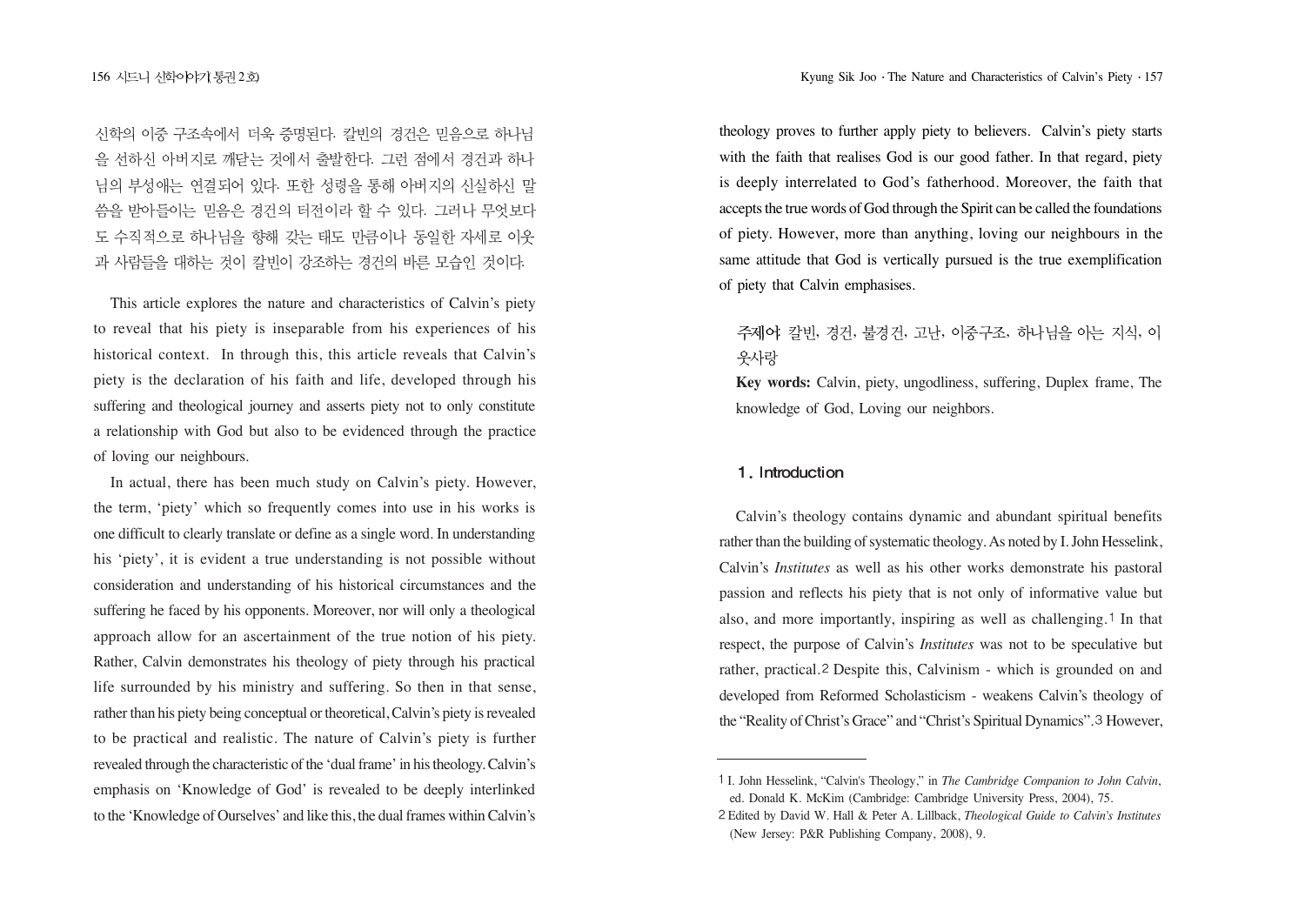in actual, Calvin contradicts this and his theology is one of practicing and tasting the Grace of God in his demonstration of pursuit of piety.

In one sense, Calvin lived a life where his existence, faith and theology were all centred on piety. However, the problem that arises is such that though Calvin may consistently emphasise piety in his works, rather than being systematic and synthesised, such references may come across as sporadic and fragmentary.

Though there have been many scholars whom have examined the piety of Calvin<sup>5</sup>, there are not many instances of those who explore such within the limit of characteristics and nature of Calvin's piety. Thus the aim of this research is to synthesise the concept of Calvin's piety. Through exploration of the nature of his piety, this article will reveal the dynamic characteristics of piety in regards to its relationships to Calvin's context and his duplex model approach to examine key concepts within piety to provide a synthesis of his theology.<br>
Exponent these; when we look at the Subject Index of Calvin's Institutes, it can be

#### '

The word 'pietas' (piety, godliness) does not appear in history as many times as it does in Calvin's works; his *Institutes*, commentaries, along with many other works displays Calvin's tendency to use the word 'pietas'.<sup>6</sup> The 1536 Latin edition subtitle of *Institutes* proves Calvin's pietas. 7 Here, Calvin has called his title of the first edition (1536) "*Basic instruction* (institution) *in the Christian religion*, *embracing just about* (fere) *the whole sum of godliness* (summa Pietatis), *and all that needs to be known in the doctrine of salvation; a work very well worth reading by everyone zealous for godliness*"

Many scholars define Calvin's Theology to be a Theology of Piety. For Calvin, piety is not only the motif of his theology, but also the

For a detailed discussion, see Richard A. Muller's, *The Unaccommodated Calvin*, (New York: Oxford University Press, 2000).

<sup>4</sup> Hesselink, "Calvin's Theology," 75.

In fact, there are many scholars who have studied Calvin's piety, such as Ford Lewis Battles, John T. McNeill, Joel Beeky, Elsie Anne McKee, Jones Serene, etc., Cf. Ford Lewis Battles, *The Piety of John Calvin* (Grand Rapids: Baker, 1978); idem, *The Piety of John Calvin*, The Calvin 500 series (Phillipsburg, New Jersey: P&R Publishing Company, 2009); Donald K. McKim, *Readings in Calvin's Theology* (Grand Rapids, MI: Baker Book House Co, 1984).); Joel R. Beeke, *Living for God's Glory: An Introduction to Calvinism* (Lake Mary: Reformation Trust Publishing, 2008); edited and translated by Elsie Anne McKee, *John Calvin: Writings on Pastoral Piety* (Mahwah, N.J.: Paulist Press, 2001); *The Cambridge Companion to John Calvin*, edited by Donald K. McKim, (Cambridge: Cambridge University Press, 2004); Jae Sung Kim, *Calvin,* "*I offer my heart to the Lord"*, (Seoul: Kingdom Books, 2012); Eun Soo Kim, *John Calvin & Reformed Faith*, (Seoul: SFC Press, 2011); Yoon Bae Choi, *An Introduction to the Theology of John Calvin*, (Seoul: Presbyterian College and Theological Seminary Press, 2012).

seen that the word Piety appears a lot after *God*, *Christ*. Apart from this, piety is often seen throughout Calvin's many commentaries and his other works. This is particularly revealed when studying Institutes, which was written alongside his Commentary on the Psalms.

Cf. "*Christianae religion is institution total fere pietatis summam et quidquid est in doctrina salutis cognitu necessarium complectens, omnibut pietatis studios is lectu dignissimum opus ac recens editum*"

Lillback, *Theological Guide to Calvin's Institutes*, foreword, ix.

Calvin's theology can be defined in one sentence to be the theology of piety (theologia pietatis). Many scholars and theologians have defined Calvin's theology to be the theology of piety as below; I. John Hesselink, *Calvin's Theology*; *The Cambridge Companion to John Calvin*, edited by Donald K. Mckim (Cambridge: Cambridge University press, 2004); F.L.Battles, *The Piety of John Calvin* (Grand Rapids: Baker, 1978); Joel R. Beeke, *Living for God's Glory: An Introduction to Calvinism* (Lake Mary: Reformation Trust Publishing, 2008); Refer to Chapter.13, Brian A. Gerrish, *Theology within the limits of piety alone: Schleiermacher and Calvin's Doctrine of God* (1981) reprinted in *The old Protestantism and the New: Essays on the Refomermation Heritage* (Chicago: University of Chicago press, 1982); refer to Chapter. 12, John D. Witvliet, *Sprituality of the Psalter: Metrical Psalms in liturgy and life in Calvin's*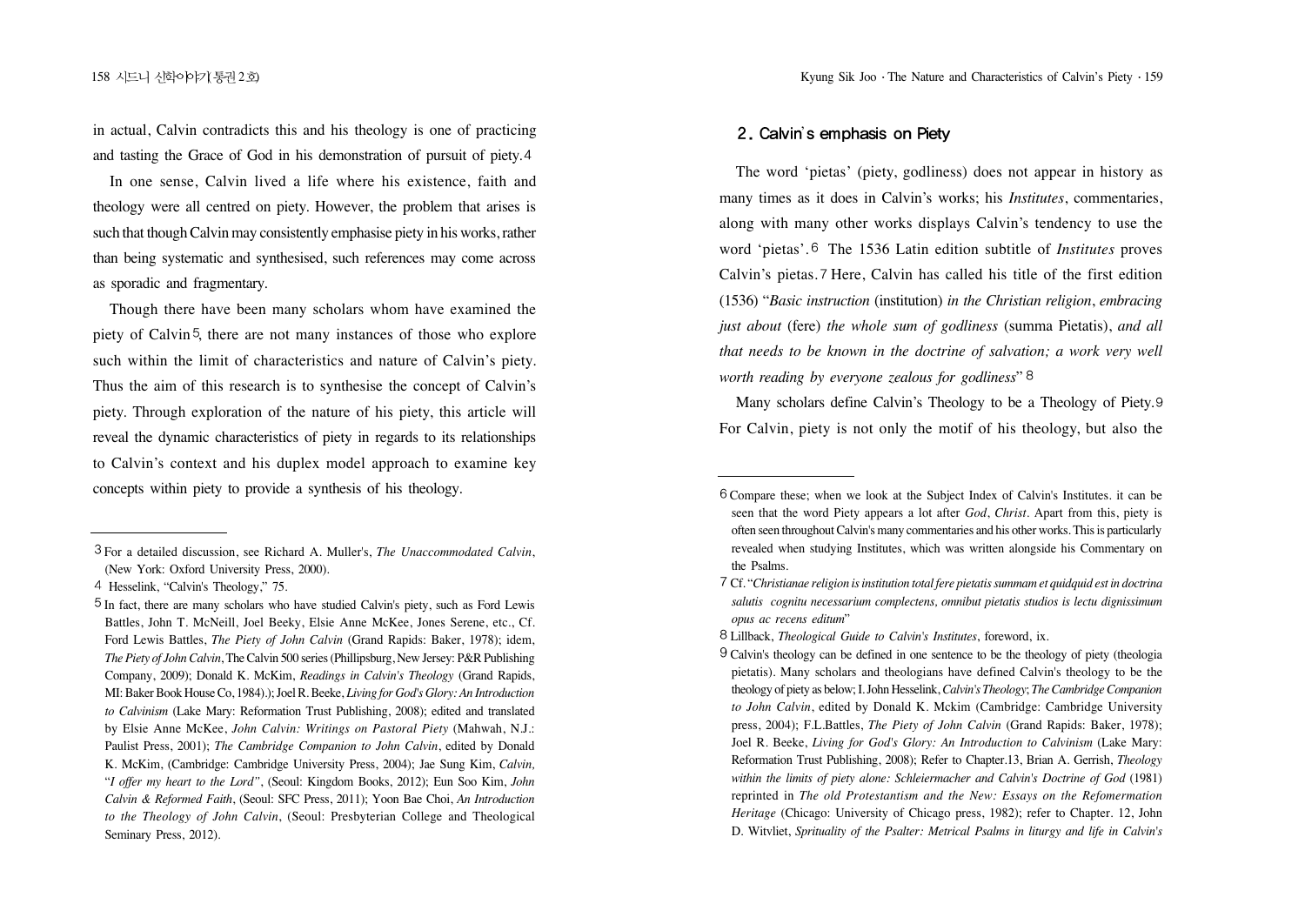160 시드니 신화이야기통권 2회 2회 - The Nature and Characteristics of Calvin's Piety · 161

foundation that flows underground his belief. In fact, Calvin's *Institutes* is referred to as 'Summa Pietatis' due to his belief in which piety is pursued which is evident not only through his writings but also in his life.

The term "piety" appearing countless of times in his works, is evidently a pivotal motif that acts as a key in understanding Calvin. McNeil emphases this in his introduction to Calvin's *Institutes*,

One who takes up Calvin's masterpiece with the preconception that its author's mind is a kind of efficient factory turning out and assembling the parts of a neatly joined structure of dogmatic logic will quickly find this assumption challenged and shattered. The discerning reader soon realizes that not the author's intellect alone but his whole spiritual and emotional being is enlisted in his work..... He was not, we may say, a theologian by profession, but a deeply religious man who possessed a genius for orderly thinking and obeyed the impulse to write out the implications of his faith. He calls his book not a *summa theologiae* but a *summa pietatis*. The secret of his mental energy lies in his piety; its product is his theology, which is his piety described at length.

The basis of Calvin's purpose in *Institutes* can be even seen to help people reach the true piety in his Prefatory Address to King Francis I.

When I first set my hand to this work, nothing was farther from my

mind most glorious King, than to write something that might afterward be offered to your Majesty. My purpose was solely to transmit certain rudiments by which those who are touched with any zeal for religion might be shaped to true godliness.<sup>11</sup>

In *Institutes*, Calvin stresses the importance of Christians' need to practice and the training for piety throughout their whole lives.

The whole life of Christians ought to be a short of practice of godliness, for we have been called to sanctification.

Calvin further emphasises that piety is the main purpose of our lives in pursuing God in his First Timothy's commentary. Calling piety the "beginning, the middle and the end of Christian life," Calvin asserts piety alone will result in perfection, leaving God unwanting from us.

Thus, Calvin stresses that his purpose in writing *Institutes* was for piety and that we as Christians have been called to practice piety and sanctification. Then, it raises the question as to the definition and intentions of 'piety' that Calvin refers to which will be discussed below.

### 3. Piety as Calvin intended

Calvin was placed in an ungodly era, surrounded by ungodly people. He warns of God's wrath being revealed from truth against those unrighteous and ungodly. In that sense, Calvin sought to live as a

*Geneva, Calvin Theological Journal* 32(1997), 273-297. Also Philip C. Hotrop, G.C. Berkouwer, J.T. Bakker, H.W Rossouw, W.D. Jonker interprets Calvin who not only individually, but also socially practiced piety before God.

John Calvin, *Institutes of the Christian Religion 1*, trans. Ford Lewis Battles, Library of Christian Classics (Philadelphia: The Westminster Press, 1960), 51.

Ibid*.*, 9.

<sup>12</sup> Ibid 835

John Calvin, *Commentaries on Epistles of Paul to the Galatians and Ephesians*, trans. William Pringle (rept; Grand Rapids: Baker Publishing Group, 2009), 109- 110.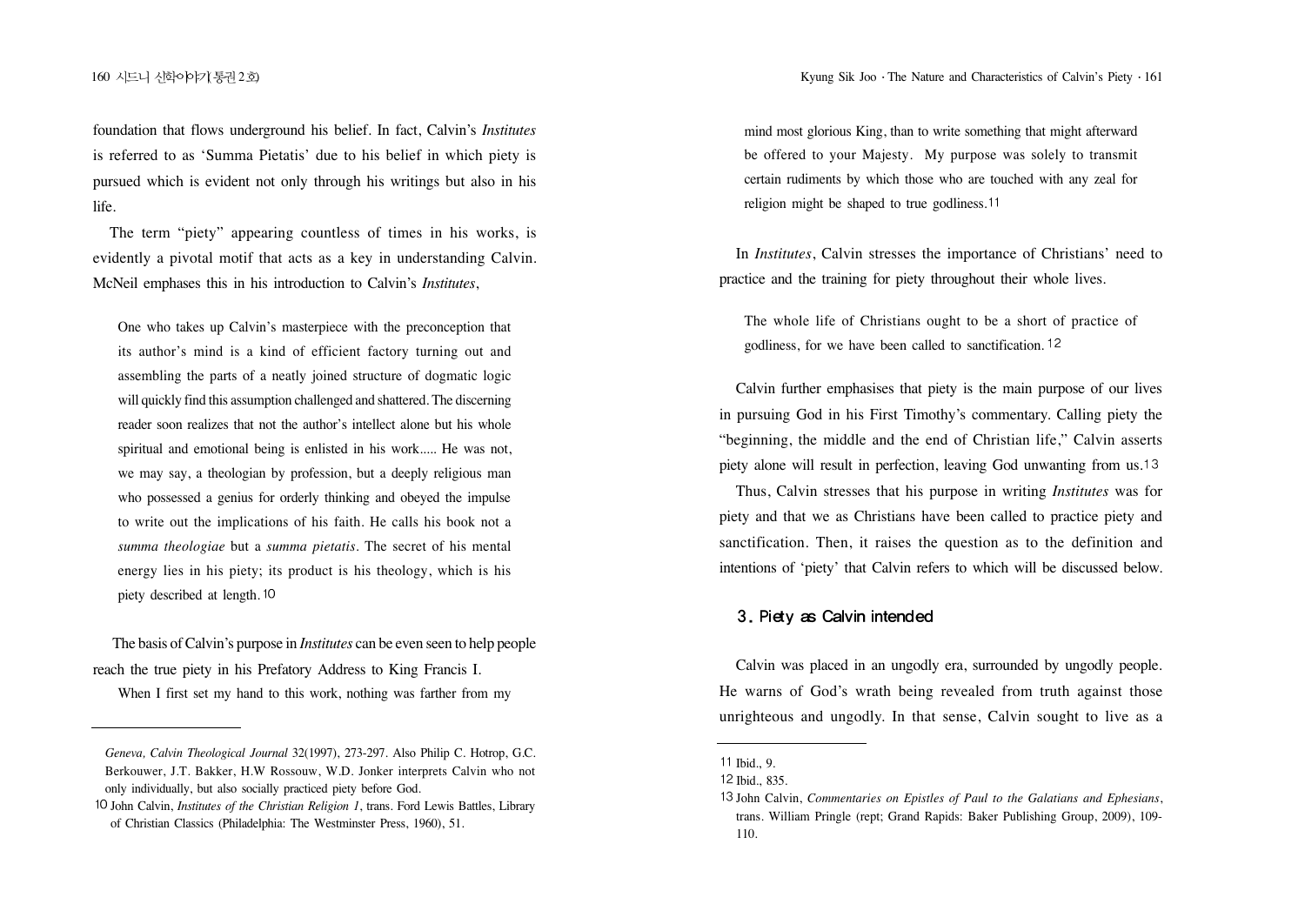witness to God's words and opposed the ungodly times. As he reveals in the introduction to his commentary on the Psalms, Calvin, by nature had been withdrawn and private, preferring seclusion.  $14$  Nevertheless, Calvin was able to fight against those ungodly and unrighteous in his true love for God's words and with his compassion; to free those who had lost their freedom in the wrong knowledge given to them. True piety gives people freedom through God's invitation to His abundant love. Calvin had been thus very critical of the Roman Catholics who had smothered or corrupted people with their false doctrine.<sup>15</sup> Calvin's piety begins through its recognition of God's fatherhood in his immense love for humans and emulates such love. It is thus why Calvin in his *Institutes* contrasts the knowledge of God and knowledge of ourselves to reiterate the significance of true knowledge of God. A true understanding of God recognises his love, grace and his fatherhood wherein he has prepared all good things for us and is pleased in blessing us with such goodness.

This I take to mean that not only does he sustain this universe (as he once founded it) by his boundless might, regulate it by his wisdom, preserve it by his goodness, and especially rule mankind by his righteousness and judgment, bear with it in his mercy, watch over it by his protection; but also that no drop will be found either of wisdom and light, or of righteousness or power or rectitude, or of genuine truth, which does not flow from him, and of which he is not the cause. Thus we may learn to await and seek all these things from him, and thankfully to ascribe them, once received, to him. For this sense of the powers of God is for us a fit teacher of Piety.

Thus piety is shown to be born from our true knowledge of God's love and sacrifices for humans and the knowledge of the way in which to revere such grace. Calvin defined piety to be the reverence to God in the combined love of God with the knowledge of his benefits induced.<sup>17</sup>

Calvin, in his sermon on First Timothy, preaches about the "Mystery of godliness" wherein it is expressed to be the appearance of Christ as a human. <sup>18</sup> In this, Calvin emphasises 1) how God loves us so much that in order to ensure our salvation, He took on the form of a human and came down to earth, 2) that the father's love that allows for the recovered relationship and unity between ourselves and God through Christ, 3) ultimately, Christ is the proof of God's love for us and is God's promise and words itself.

From above, piety is essentially the right and true knowledge of God (in truth, this knowledge is linked to the knowledge of ourselves - the depravity of humans), the fundamental word within this knowledge (the word is Christ himself, the gospel), that word of God being accepted through faith with the help of the Holy Spirit, and all this series of truths are actually alluding to the nature of piety. Here, it can be seen of the trinity, God, the Son and the Spirit, being smeared into the concept of Calvin's piety.<sup>19</sup>

John Calvin, *Commentary on the Book of Psalms 1-35,* trans. James Anderson, 5 vols., vol. 1, Calvin's Commentaries (Grand Rapids, Michigan: Baker Book House, 1996), 41.

*Institutes of the Christian Religion 1*, 47-49, 544-47.

Ibid*.*, 40-41.

Ibid*.*

John Calvin, *A Selection of the Most Celebrated Sermons of John Calvin* (New York: S. & D.A. Forbes, 1830), 21-33.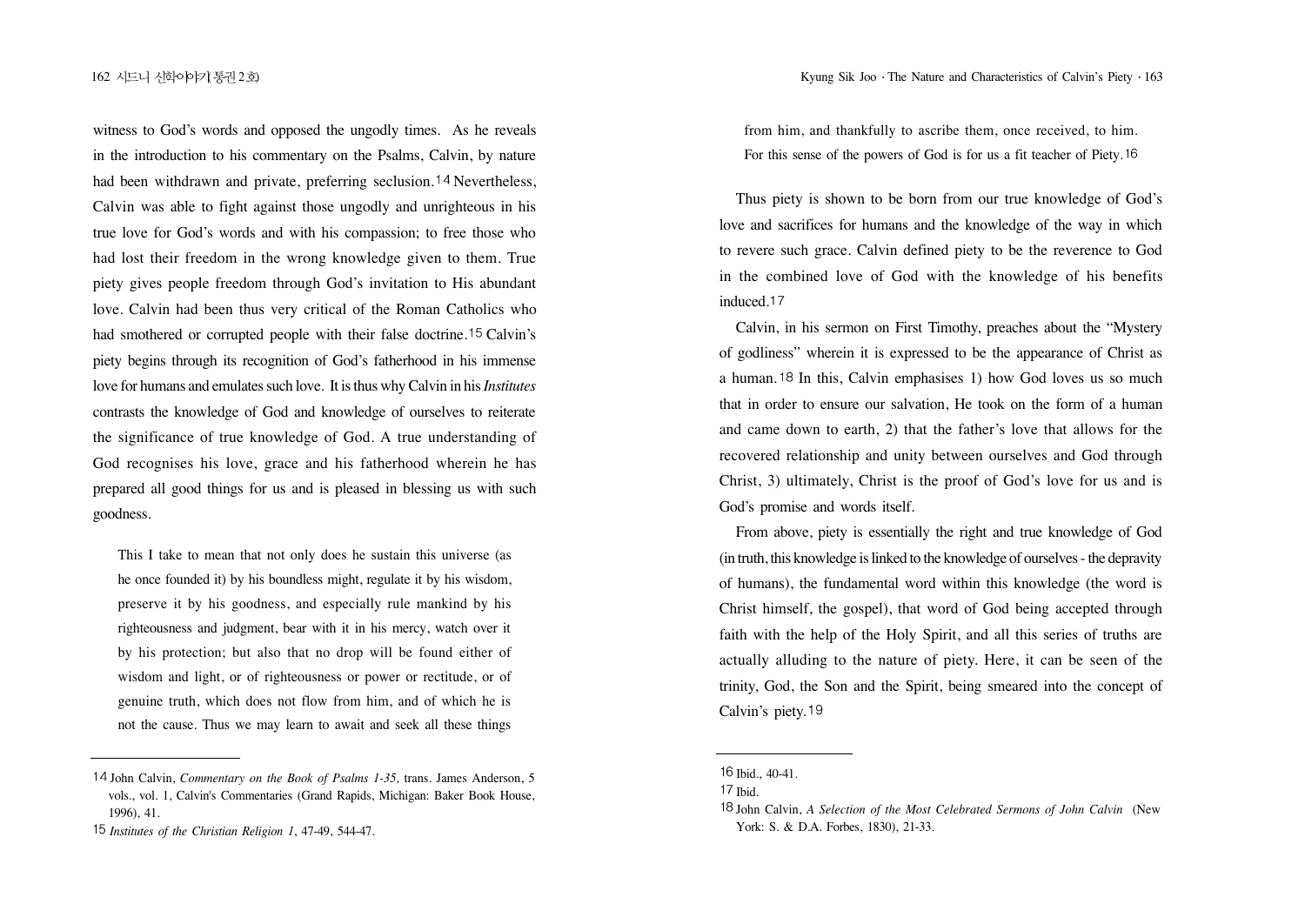In addition, it is vital to consider that Calvin's doctrine is not merely of logical statements or doctrines as abovementioned. On the contrary, Calvin discusses a piety that deals with the soul, the state of human spirit, and the emotional matters of the human mind as well as exploring the real benefits related to piety. In that light, Calvin's piety is one that can be applied in practice to humans' lives and expects their real transformations through such piety.

To then understand Calvin's purpose of piety, it can be synthesised and defined to be the following; Piety is the knowledge of the God's grace as our father through the granting of salvation and the knowledge of its benefits, wherein our love for and reverence of God are one. That is to say, it is from the knowledge of belief that one willingly loves and reveres God and it is this love and reverence that the sanctified life is proven.

Until now, Reformation scholars researching Calvin had shown his piety to be a concept more focused on God with clear emphasis placed on humans' relationship with God, our fear and reverence for Him, the acknowledgement of His sovereignty, and our prayers to and worship of him in study of Calvin's piety. This is not to say they had not at all explored the relationships between neighbours or that piety had been solely focused on God. However, in understanding Calvin's piety, it had always been understood as a concept that had always placed God as first priority.

Conversely, in close study of Calvin's *Institutes*, though it may seem as though Calvin's piety had regarded God to be first, Calvin had actually approached piety in such a way that when God's love was not shared between neighbours and humans, it could not be called piety. This is to say contrary to popular conception, Calvin's piety held human relations to be significant to his theology on Piety. The further relevant characteristics of Calvin's doctrine will be discussed in the following.

#### '

In following, Calvin's piety can be then studied under his portrayal of the different characteristics. Most generally, the features through which to study Calvin's piety is to focus on his thoughts and expressions about piety in his works and Institutes representatively. However, in order to gain a more in-depth insight into his piety, it is significant to realise Calvin's doctrine was not developed in a vacuum but was intrinsically influenced by the context in which he lived. This becomes particularly evident through Calvin's context in relations to other elements.

#### '

Calvin's notion of the godly or ungodly highlights the significance of Calvin's context in shaping the characteristics of Calvin's piety.

Calvin's use and definition of piety is varied; his use of piety is depicted through the conflict between the opponents who persecuted the reformers - it can be seen that Calvin called them ungodly.

But here is not the place to tell how it has come about: certainly our cause lies afflicted. For ungodly men have so far prevailed that Christ's truth, even if it is not driven away scattered and destroyed,

 $20$  Ibid.

I. John. Hesselink , T. H. L. Parker, Phillip Walker Butin and Phillip C. Holtrob have applied the theological structure of *Institutes* under the model of the Trinity.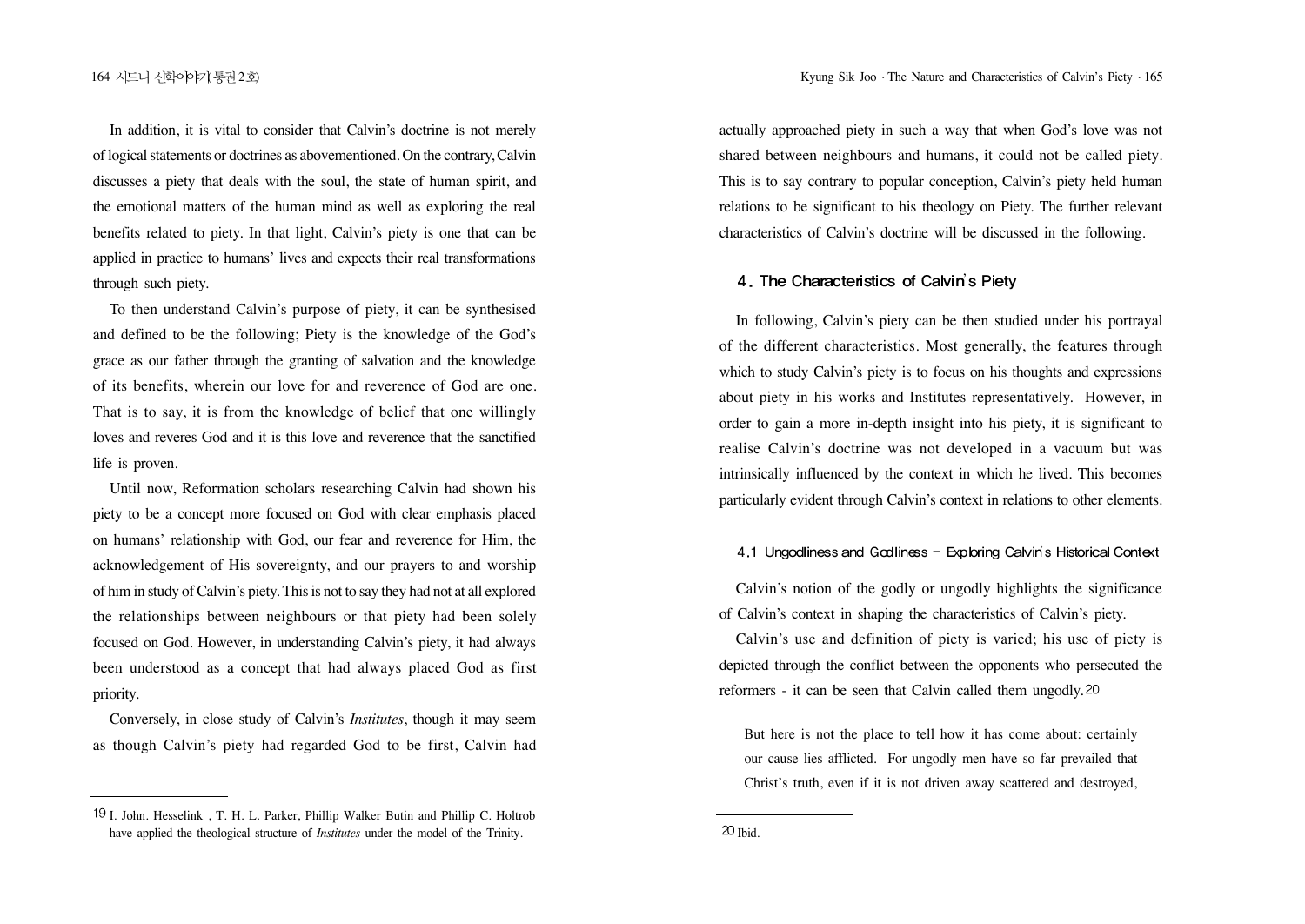still lies hidden, buried and inglorious. The poor little church has either been wasted with cruel slaughter or banished into exile, or so overwhelmed by threats and fears that it dare not even open its mouth. And yet, with their usual rage and madness, the ungodly continue to battle a wall already toppling and to complete the ruin toward which they have been striving.

The "ungodly men" who had claimed themselves to have been working to serve God, were actually imprudent, rather going against God with their misled biblical understandings and doctrines resulting in the persecution of reformers. <sup>22</sup> Thus, Calvin's theology was set in the direction for the ungodly men of that time to recognize the true piety in the Bible whilst also to help all Christians to reach the right piety in their lives.

In truth, Calvin's piety is closely connected to the historical context that he endured. The social and historical conflicts that surrounded him sheds light on as to why Calvin stressed the significance of piety. Thus we can deduce that it is difficult to fully grasp Calvin's thoughts on piety without having some understanding of his historical background. Calvin's position of reformation differs from that of the first generation Reformer, Luther. Through the faults and corruption of the medieval Roman Catholic Church, Luther finds the core of the gospel, "Justification by Faith" and ignites the reformation. However, Calvin, as part of the newly established Reformed church, was set between the battle between the Roman Catholics and the Anabaptists - a community of radical reformers. Calvin's experiences in opposing Roman Catholics as well as the Anabaptists required him to criticize both misguided theologies and defend the Reformed Church from a precise biblical perspective. Calvin was protecting the biblical doctrine of faith in contrast to the radical Anabaptists while aiding the wrongly persecuted people in that period from opposing sides. Calvin brilliantly performed this act of criticizing the wrong theology of Roman Catholics whilst at the same time, felt the need to dispute with the Anabaptists for their extremism as the 'warriors of truth'. From this point, we can describe Calvin to have led a life of maintaining the truth and proclaiming the right piety through the biblical doctrine from the two erroneous, 'ungodly' sides.

Bedecking the grossest ignorance with this term, they ruinously delude poor, miserable folk. Furthermore, to state truly and frankly the real fact of the matter, this fiction not only buries but utterly destroys true faith. Is this what believing means-to understand nothing, provided only that you submit your feeling obediently to the church? Faith rests not on ignorance, but on knowledge.<sup>24</sup>

From this, Calvin's intention of using true piety to teach the ungodly was so that they may be able to realize their wickedness for themselves to be seen.

Calvin, *Institutes of the Christian Religion 1*, 11.

<sup>22</sup> In commentary of Colossians, Calvin warns that differ from Papists that while we are both of us called Christians, and profess to believe in Christ, they picture to themselves one that is torn, disfigured, divested of his excellence, denuded of his office, in fine, such as to be a spectre rather than Christ himself. Cf. John Calvin, commentaries on the Epistle of Paul The Galatians and Ephesians, trans. William Pringle, (Grand Rapids, Baker books,2009), 134.

Calvin mentions in his preface to his commentary on the Psalms that the Psalms contain the knowledge to a fruitful and pious life which is the purpose of his theology. See, Calvin, *Commentary on the Book of Psalms 1-35*, 1, xxxviii-xxxix.

*Institutes of the Christian Religion 1*, 544-45.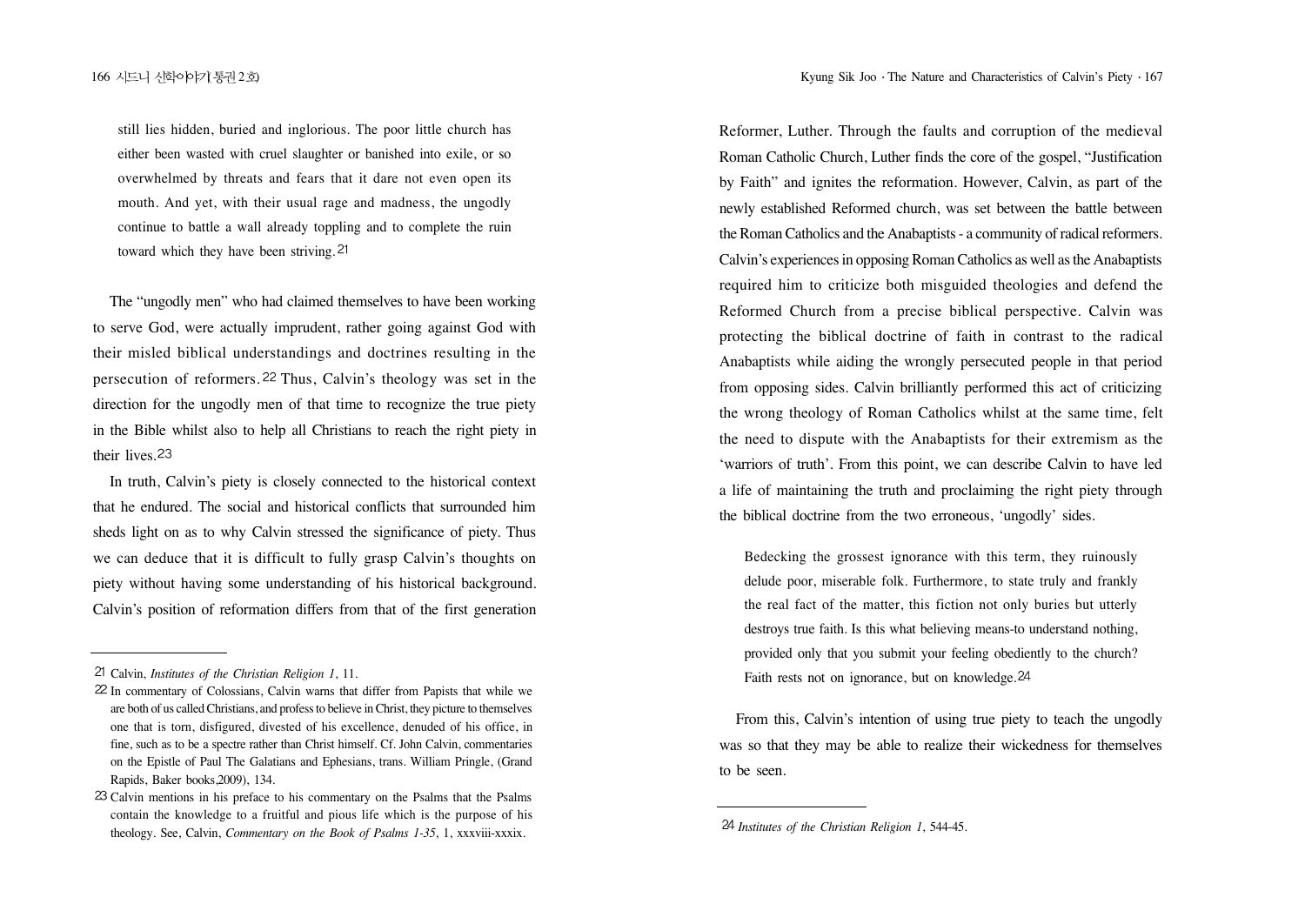In that regard, Calvin's main focus is therefore shown in the preface to the 1560 French edition of *Institutes*. "*Subject Matter of the Present Work*" was to depict the biblical core of gospel to all people in by doing so, the misguided, wrong knowledge of the Bible and thus the ungodly would not prevail.

Thus, I exhort all those who have reverence for the Lord's Word, to read it, and to impress it diligently upon their memory, if they wish to have, first, a sum of Christian doctrine, and, secondly, a way to benefit greatly from reading the Old and New Testament.

When Calvin's dedication to King Francis I of France in the prefatory address of *Institutes* is examined, the purpose of his book can be clearly explained.<sup>26</sup>

#### 4.2 Suffering and Piety

Another point to consider when discussing Calvin's historical context in relations to piety is that of his life itself- a life filled with suffering. As Battles states, Calvin's theology and thoughts were developed and matured through the hardships he faced in his life of asylum.<sup>27</sup> This

- The 8 topics of institutes were listed in *The Prefatory Address to King Francis I of France* as below;
	- 1. Circumstances in which the book was first written
	- 2. Plea for the persecuted evangelicals

- 4. Misleading claim that the church fathers oppose the reformation teaching
- 5. The appeal to "custom" against truth
- 6. Errors about the nature of the church
- 7. Tumults alleged to result from reformation preaching
- 8. Let the king beware of acting on false charges: the innocent await divine vindication

is evinced through the continued revised editions of his *Institute*. 28 In truth, Calvin's theology was one that was developed in suffering. Calvin's understanding of such hardship was not merely theoretical. Rather, they were experiences he had continuously faced throughout his life. Calvin faced issues not only related to his health and family life but were also surrounded by Roman Catholics and Anabaptists. 29 Thus in one sense,

Calvin's piety is closely related with the facing of suffering. In *Institutes*, Calvin dedicates a space in chapters 7 and 8 in Book 3 as "The Denial of Ourselves" and "Bearing the Cross" in relations to piety to summarize the pious life.

Calvin pursued to reach piety by delivering the true doctrine to those with a passion for religion and faced those against reformers (whom if were against piety, Calvin expressed as ungodly men) to rightly shape the true doctrine and to present the honourable model of the Church. Also as stated above, Calvin's piety is deeply related with suffering; such difficult experience not only shaped his piety but also gives way to a pious life in which we become able to humble ourselves. Furthermore, this suffering must be beared as a cross wherein it serves as proof of Christ; unless a believer faces torment in the name of the Lord, it cannot be said that Christ's suffering has been shared.

To sum these contents up, in Calvin, piety is displayed as the

 $25$  Ibid., 8.

<sup>3.</sup> Charges of antagonists refuted: newness, uncertainty; the value of miracles

McKim, *Readings in Calvin's Theology*, 197-204.

Cf. Battles emphasises that Calvin's theology underwent repeated development and progress as he continuously added to his *Institutes*. Also see, *Readings in Calvin's Theology*, 197-205.

Cf. Thomas J. Davis in his *John Calvin*, expresses the era as the "age of anxiety". See Thomas J. Davis, *John Calvin* (Philadelphia: Chelsea House Publishers, 2005), 6.

Calvin, *Institutes of the Christian Religion* 1, 708. Also see, 1Peter, 4:12-13.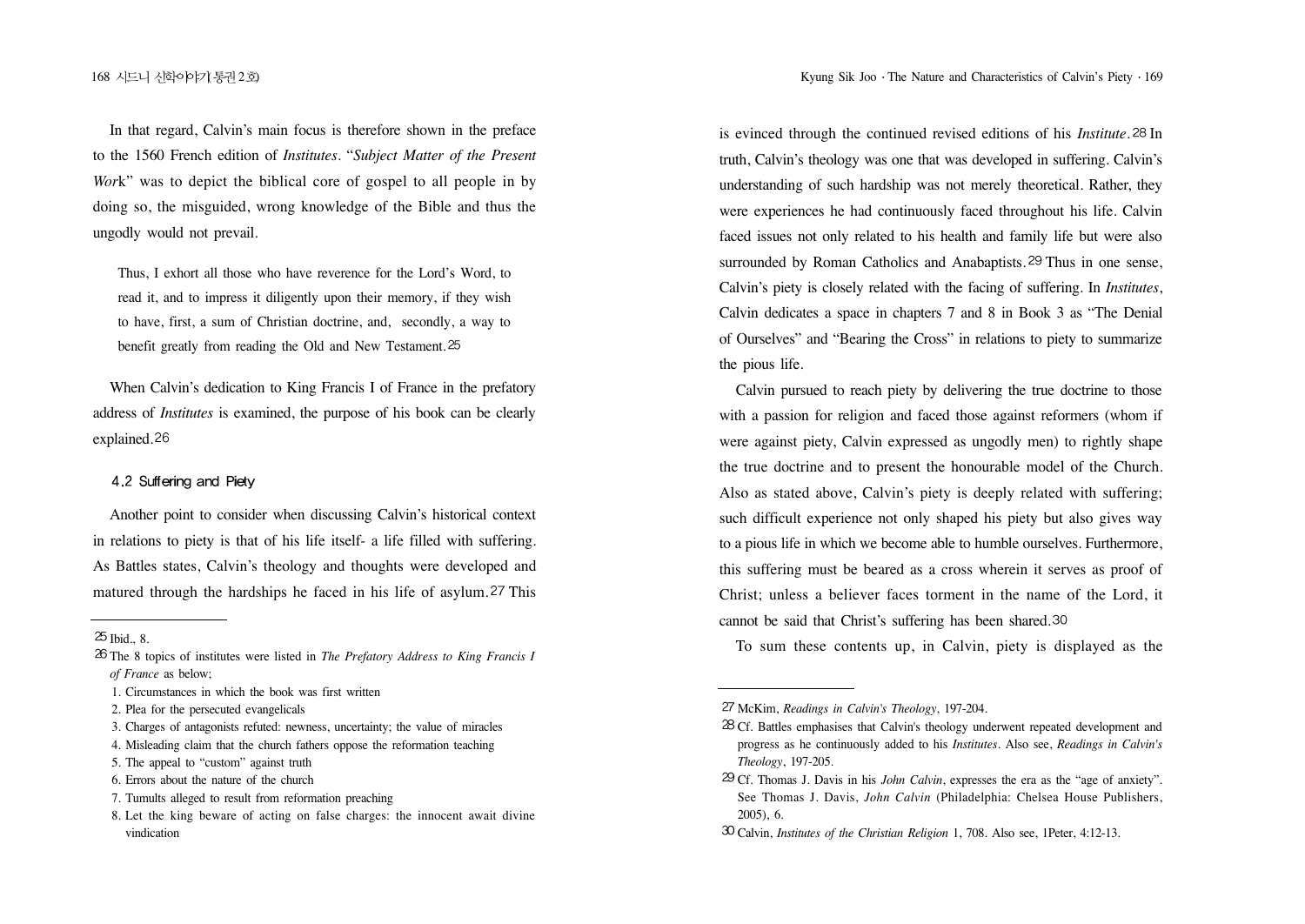preservation of the truth as well as it being the practical principles of how should we then lives as Christians. In his opposition to the ungodly Roman Catholic Church as well as the Anabaptists, he believed in the need for a godly adherence to explicit faith. Calvin recognized the need for true knowledge not only of God but of divine will and adherence to such truth to lead to a pious life.<sup>31</sup> In further, understanding his context allows for a richer understanding of his piety wherein his theology reflects his sentiments towards his historical background and experiences with suffering.

Having established the relationship between the historical context and characteristics of Calvin's piety, the following will examine the next characteristic, the duplex frame through which he approaches significant themes.

#### 5. Duplex frame of Piety

Though there is no one, main, agreed point that scholars regard Calvin's theology to be the discourse of, Cavin's *duplex cognito Dei* (God as creator and redeemer) about God is regarded as a key element and thus emphasised by some scholars to be a fundamental principle of Calvin's theology.  $32$  It is not easy to find not only a logical structure and methodology of Calvin's theology, but also the consistent theological characteristics. So then in close study of *Institutes* alongside Calvin's other works, his concise literary style and his repeated use of dual frames can be said to be characteristics of his theology. In that sense, this logical duplex structure is revealed in his discourse of piety. Calvin's theology of piety can be seen to be explained more clearly when analyzing his piety through its duplex nature; the first of which through the twofold complex of knowledge - 'Knowledge of God' and 'Knowledge of ourselves'.

### 5.1 The Knowledge of God and The Knowledge of Ourselves

Calvin's *Institutes*in that sense begins with the statement of the 'Knowledge of God' and the 'Knowledge of Ourselves'. This is as emphasized by K. Scott Oliphint who stated that in study of *Institutes* under the thesis of Romans, the interrelated duplex knowledge of God and of ourselves

*Calvin: Institutes of the Christian Religion* 1, 545.

Refer to Edward A. Dowey, Jr. as a representative argument in his *Knowledge of God* (Eerdmans Publishing Company, 1994). Dowey discusses the distinction between Calvin's fundamental two-fold knowledge of God as the Creator and of as the Redeemer as well as the interrelated relationship within this *duplex cognition Domini*. Richard C. Gamble also agrees *duplex cognition Domini* to be a significant principle of Calvin's theology. Ronal S. Wallace emphasises Christ as redeemer in the twofold nature of *duplex cognition Domini* (God as Creator). However, T.H.L. Parker as explained by K. Scott Oliphint place emphasis on the duplex nature of 'Knowledge of God' and 'Knowledge of ourselves' rather than the *duplx cognitive Domini* as

the main element of *Calvin's Institutes*. Herman Bauke and A. Ganoczy attempt to find Calvin's theology within its Dialectical structure. Refer to H. Bauke's *Die Problem der Theologie Calvins* (Leipzig: Hinrichs, 1922), A. Ganoczy, Young Calvin, tr. D. Foxgrover and W. Provo (Philadephia: Westminster, 1987). However, it is clear that within Calvin's works lies his preference in using a duplex frame to present his thesis. Cf. K. Scott. Oliphint "A Primal and Simple Knowledge" in David W. Hall and Peter A. Lillback, *Theological Guide to Calvin's Institutes*.

<sup>33</sup> Refer to essays that present Calvin's theological methodology as listed below: Ford Lewis Battles, "God was Accommodating Himself to Human Capacity", in *Readings in Calvin's Theology* edited by D. McKim (Grand Rapids: Baker, 1984); D. Hoitenga., "Faith and Reason in Calvin's Doctrine of the Knowledge of God", in *Articles on Calvin and Calvinism,* edited Richard Gamble (New York Garland, 1992); Richard Gamble, "Calvin's Theological Method. Word and Spirit - A Case Study", in *Calviniana: Ideas and Influence of Jean Calvin*, edited R. Craig (Ann Arbor, Edward Brothers, 1988); John H. Leith, "Calvin's Theological Method and the Ambiguity of his Theology", in *Reformation Studies: Essays in Honor of Roland H. Baintoni* (Richmond, John Knox Press, 1962).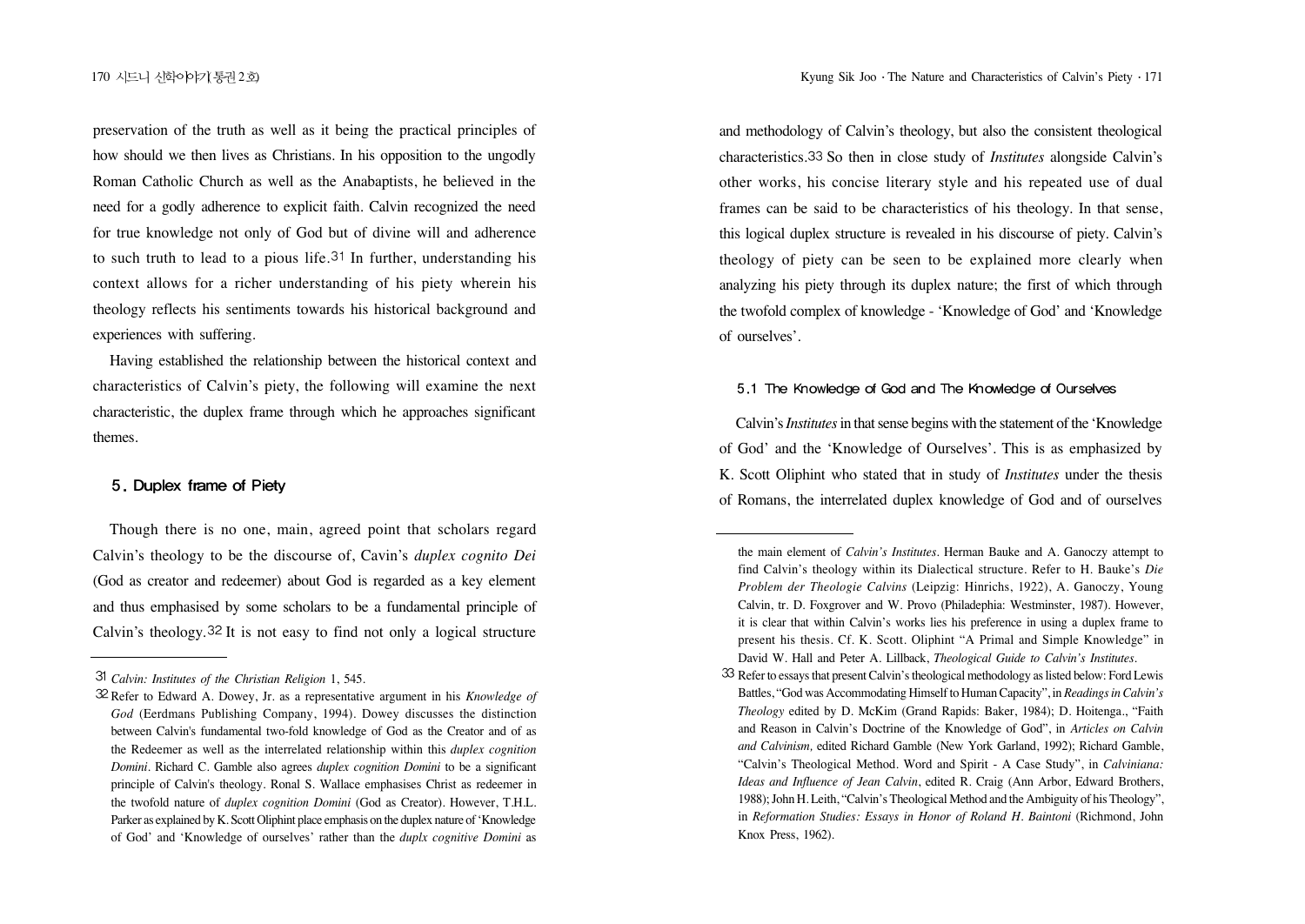can be found. 34 Moreover, as suggested in the first page of his *Institutes*, Calvin raises the necessity of recognizing the knowledge of ourselves though the knowledge of God for humans, created in the image of God, in order to live a life of righteousness. This can be described to be fundamental for understanding the structure of Calvin's piety. As aforementioned, a primary purpose of Calvin's Institutes was revealed to act as a call for Christians to lead pious and righteous lives. It is thus why Institutes' first great proposition - the dual frame between 'Knowledge of God' and 'Knowledge of Ourselves' - can be regarded as a clue in understanding Calvin's piety. As pointed out by Hesselink, a distinction is critical between a misunderstanding of God and piety that takes heart in believers. 35 As Calvin notes, where there is no true knowledge of God, real piety cannot exist.

For us, this relationship is not a simple matter, but one of the most famous quoted statement in all theological declaration. It is evident that Calvin finds the relationship with God very important in piety. This is illustrated through Calvin's approach to declarations of a human's correct basic conduct in front of God in his theologies. Calvin so then describes the knowledge of ourselves and God's to be connected together.

It is also important to note that the knowledge of God itself is categorised in two parts, as established above; for humans, the knowledge of God is naturally implanted but also, the knowledge of God, as our saviour, is revealed through Jesus Christ. Calvin states that the knowledge

of God has been naturally implanted in our minds. 38 This knowledge may only allow the initial and forced fear of the Lord's judgement. However, it will not cause the fear of free will about God's dignity, reverence and majesty. Therefore, in order for this knowledge of God to be connected with true piety, it is compulsory to realize true knowledge about ourselves. However, the knowledge of ourselves is also divided into two ways. Firstly, "for what purpose he was created" and secondly, "his own abilities- or rather, lack of abilities." 39 This correct knowledge of ourselves is linked to piety, allowing us to serve God. It is knowledge of the history of Adam's fall which displays sin's nature and the realization of God's love revealed through Christ that draws us to the knowledge of faith of God's reverence. It is shown that the knowledge about God and the knowledge about ourselves are linked together where our love and respect found for God joins with God's grace which is revealed through Christ. Without realizing one's transgressions, we are unable to gain the truthful knowledge about God. It is only when we truly and rightly recognise God through the gospels, we are able to enter a relationship between God and us; our acknowledgement of our own sins allows our whole committal to God in our openness to admit our shortcomings.

For the knowledge of God is the beginning of life and the first entrance in to godliness. In short, spiritual gifts cannot be given for salvation, until, being illuminated by the doctrine of the gospel, we are led to know God.

Lillback, *Theological Guide to Calvin's Institutes*, 19.

I. John Hesselink, *Calvin's First Catechism: A Commentary*, Coumbia Series in Reformed Theology (Louisville, Kentucky: Westminster John Knox Press, 1997), 191.

Calvin, *Institutes of the Christian Religion* 1, 47. 37 Ibid., 35.

<sup>38</sup> Ibid. 43.

<sup>39</sup> Ibid., 244.

John Calvin, *Commentaries on the Epistle of Paul The Apostle to Hebrews,* trans. John Owen (Grand Rapids, Baker books, 2009), 369.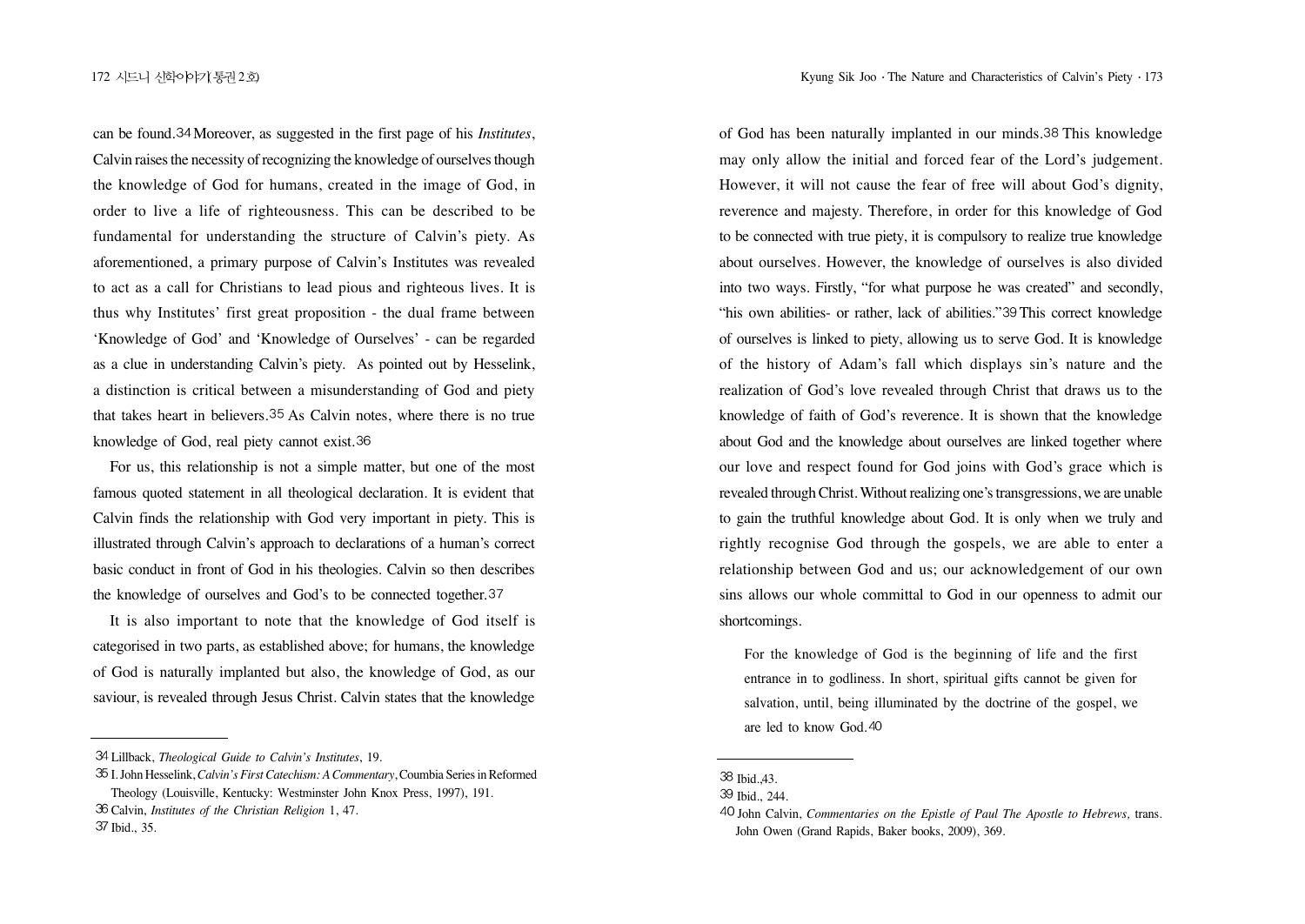From this, it can be deduced that piety can be used as a measurement to correctly recognize God. When we realize on our own wretchedness and find God as our creator and our saviour, it is only then that we are able to recognise him as our God and serve him, and only at that moment are we able to enter the right relationship with our Lord. The knowledge of ourselves (our impropriety, wickedness, deceit and illicitness) found through the gospel becomes our faith of knowledge wherein knowing God allows us to be established in a correct relationship of full faith in Him.

Thus rather than the "Cognitio Dei" of God, piety is seen more to be the knowledge of faith. This is to say that knowledge is "experiential, not theoretical" which is made explicit in Calvin's Institutes. 41 It is seen through Institutes it is not only the knowledge of knowing God but "grasp[ing] what befits us and is proper to his glory" and "what is to our advantage to know of him." 42 To define those with knowledge of faith and those in pursuit of piety, "the mind always exercises the utmost diligence and care not to wander astray or rashly and boldly to go beyond his will." 43 It thus recognizes God because it knows that he governs all things; and trusts that he is its guide and protector, therefore giving itself over completely to trust in him." 44 That is then the definition of our relationship with God; with our trust in God as our father, we have complete faith and trust in him in his unconditional love for us as well as his continued acts of salvation.

In that regard, it is also vital to note the way in which God must be

known as; Calvin stresses the importance in recognising God as our Father. In that sense, Calvin iterates that humans' practising true piety or godliness is the acknowledgement of God as our Father, involving our truest and sincerest hearts. He has thus stressed the significance of developing an understanding from the heart rather that from our head. This is to maintain a personal relationship and knowledge rather than 'intellectual'; genuine piety, above all else, consists of love which underpins our reverence and faith in the Lord.

We can thus define that the true piety is our recognition of God as our Father and it is our reverence and love for our Father that leads to a well-established relationship with Him. Piety is particularly abandoning our sinful and self-centred nature as well as our ignorance and arrogance to instead be regenerated with a God-centred faith that we adhere to. For Calvin, piety originated from the faith in regarding God as our Father and it is this experience of faith that leads to conversion and true belief. Piety is realising this grace, and the joy that comes from this voluntary response to God. Thus the knowledge of God as well as the knowledge of ourselves can be then described as the root of piety in which faith is born from the word of God as well as from the grace of the Spirit.

## 5.2 Fatherhood and faith

The significance of the interrelated nature between faith and fatherhood can be also examined within Calvin's piety. As confirmed before, Calvin experienced a personal and interactive faith in God through dealing with his sufferings in his life. This is proven not only by how he defines faith in his *Institutes* <sup>45</sup>, but also displays his faith in the way he reflects through his life and personally facing God whenever problems arose.

Hesselink, "Calvin's Theology," 151. Refer to Calvin, *Institutes of the Christian Religion 1*, 583.

*Calvin: Institutes of the Christian Religion 1*, 39. 43 Ibid., 42.

 $44$  Ihid.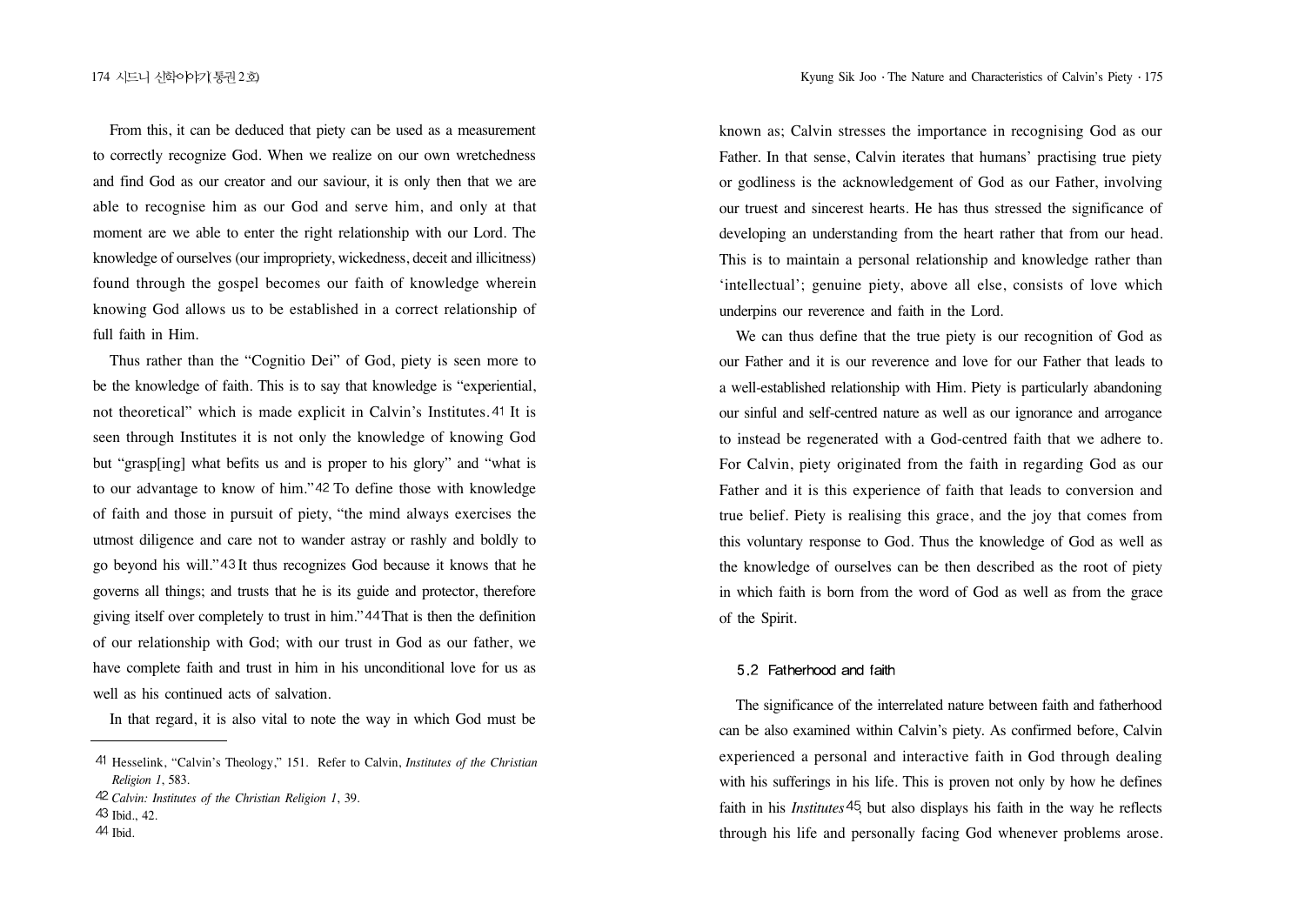Thus Calvin describes that a faithful life will not be plainly peaceful and will still encounter adversities and challenges throughout the way. However, he also asserts that no matter what conflicts one comes across, in no way will the sure assurance given by God's mercy to them through faith, be taken away or abandon them.

As aforementioned, Calvin defines the basis of faith lies upon knowledge and not "...upon pious ignorance", stressing the fundamental role of knowledge in faith. 46 In addition, he emphasizes that this knowledge is not one of mere "empty speculation" but a core belief and faith that a believer upholds in heart. 47 Moreover, Calvin is especially referring to not mere knowledge but knowledge of God and His heavenly will. 48 Here, he explains in detail of knowing God's will, which he defines to be, - because of our reconciliation with God through Christ  $49$ - to know God as our merciful Father, and the imperative to realize and know the truth that Christ is our righteousness, sanctification and our new life.<sup>50</sup> This truth is not only the knowledge of God but also knowing the knowledge of ourselves - in which its significance was examined above. As aforementioned, it is thus why Calvin starts his Institutes with the connection between knowledge of God and knowledge of ourselves. 51 This "true knowledge"  $52$  in Calvin's theology  $53$ , can

be summarized to be the recognition that God is our Father.

Calvin in his *Institutes* reiterates the significance of the Fatherhood of God. His repeated mentioning of 'fatherhood' indicates his belief that God is first and foremost, a Father. Originally, Adam had been created in order to be the son of God. However, the separation between human and God through humankind's sin is an indescribable tragic affair. Accordingly, His adoption of us in our wretched state is a favor of His immense grace.<sup>54</sup> Thus when Calvin describes deliverance, in reference to the rehabilitation of the relationship between humans and God, he knows to use the term "reconciliation". Through sin, the relationship between humans and the Father had shattered, becoming hostile, a forfeiture of being his children. However, through the Father's offering of His hand, we, underserving of his grace were accepted back

Ibid., 551. See also 562-567.

Here, Calvin is conscious of scholastic scholars who self-righteously in their pious acts believe themselves to be following God, but due to the veil they have put upon Christ do not have true knowledge and therefore regards their faith to be blinded. Cf. Calvin, *Calvin: Institutes of the Christian Religion 1*, 544.

<sup>47</sup> Ibid., 61-62.

<sup>48</sup> Ibid., 545.

<sup>49</sup> Cf. Calvin clearly stresses that we believe in God through Christ (1 Peter 1:21).

Calvin, *Institutes of the Christian Religion 1*, 545.

<sup>51</sup> Ibid., 35.

Cf. Ford Lewis Battles translates this "true knowledge" to be just "truth".

<sup>53</sup> Here we can find another important part of Calvin's theology. This is that the first edition of his *Institutes* (1536) uses the exposition of the Apostle's Creed to explain faith. It can be seen that the grounds of faith is introduced to us in more detail through explaining the creed that the apostles had confessed. In addition, when looking at the catechisms (1538) that Calvin has published for use to teach his Geneva church two years afterwards, "faith" is placed first in the table of contents. This evidently shows the importance that faith held for Calvin that ultimately faith was again placed in front of his doctrine of Salvation in the last edition of his *Institutes*(Generally, systematic theologians, in their doctrine of salvation order repentance and regeneration before faith, but Calvin is seen doing the opposite and putting faith in front) thus showing the extent to which Calvin regarded faith to be crucial for the belief of his thoughts. Furthermore, in the last edition of *Institutes*, ultimately the faith he stresses is "knowledge", of that of truly knowing God as well as of one self and stresses the inter-connectedness of the two and emphasises that Faith is not "pious ignorance", nor "implicit faith" but true knowledge. Like this, it can be expressed, in all of Calvin's theology, including his *Institutes*, the doctrine of faith is centralized like the diamond of a ring. Not only in his *Institutes* but in all of Calvin's works, the focus of "faith" is a common trait that can be found.

Calvin, *Commentary on the Book of Psalms 1-35*, 1, 548.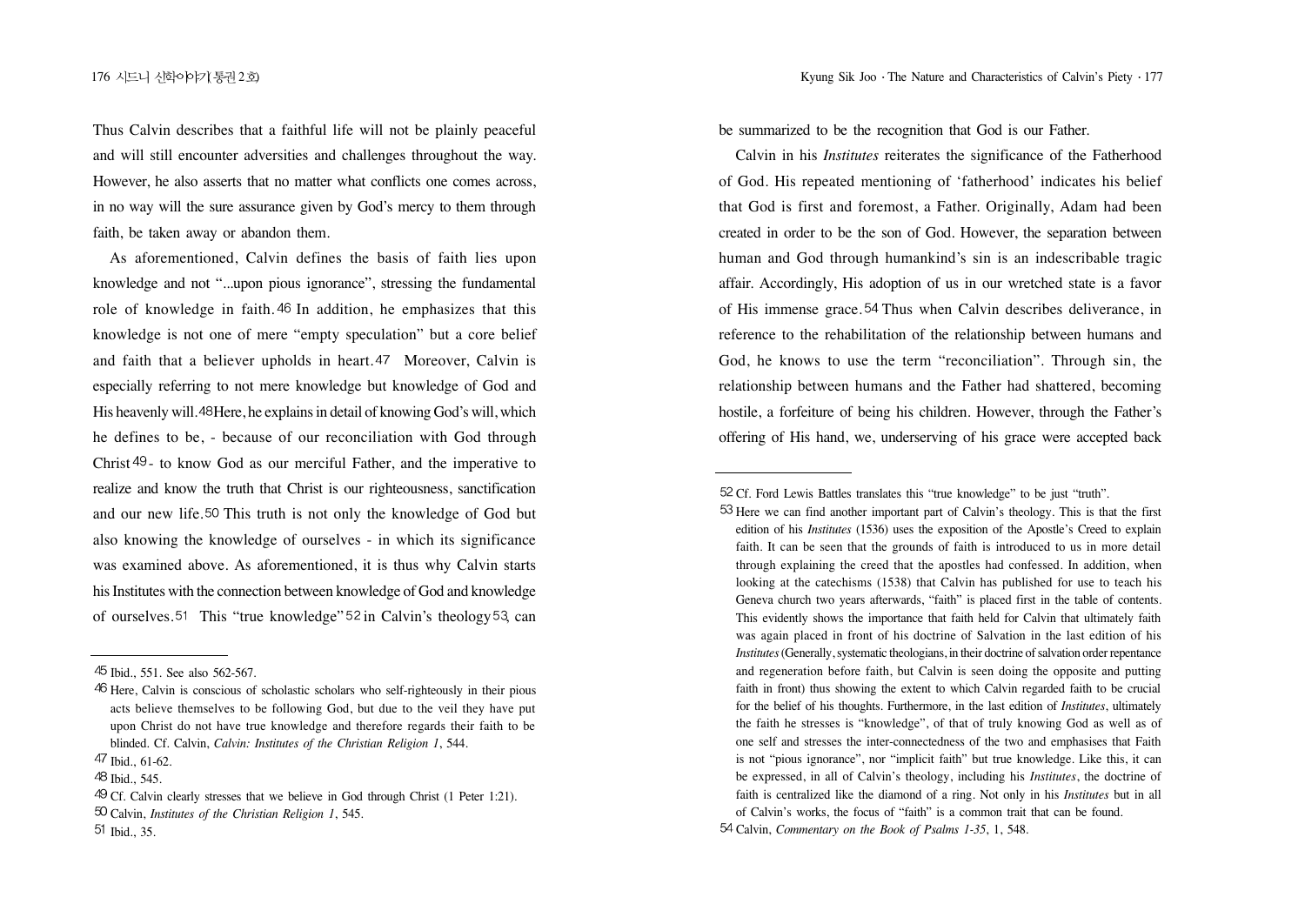to be His children. Therefore according to Calvin, the fatherhood of God is the basis, the starting ground of believer's faith. In that sense, Calvin notes that discovering God as our father is the first step towards piety.<sup>55</sup>

Thus Calvin often expresses faith to be the relationship between Father and His children.<sup>56</sup> The relationship between Fatherhood of God and true believers is made explicit in his *Institutes*.

Briefly, he alone is truly a believer who, convinced by a firm conviction that God is kindly and well-disposed Father toward him, promises himself all things on the basis of his generosity; who, relying upon the promises of divine benevolence toward him, lays hold on an undoubted expectation of salvation.<sup>57</sup>

As Calvin stresses in his Institutes 1.1, our knowledge of ourselves is interrelated with God's knowledge.<sup>58</sup> Without one, there is no other. This is to say, mankind's starting point relies on God, all knowledge derives from Him, and only when one relies on him can they find and realize their own identity. This is the direct example that must appear when thought of the word 'faith', of the link between God's fatherliness and faith. Like this, Calvin holds that God's ultimate purpose is to show mercy and nurture as his foremost role as a Father and faith is the father-child relationship between mankind and Him. 59 God is definitely our good Father.

However, it is integral to note of the ambivalence in Calvin's portrayal of fatherhood. From Calvin's definitions, one can begin to see what Calvin means by piety in relations to fatherhood; he depicts it to be "reverence joined with love". These two are equated to be the true worship of God but contains a paradoxical element within. In his treatment of 'Father', Calvin instills fear as well as love, highlighting the ambivalence in fatherhood. In that light, it is understanding that despite, or in spite of this fear, we owe our every happiness and every being to God as our father who is the reason for our every good which becomes the love we bear for Him. 60

From here a fundamental truth is revealed; no matter whether he deals with faith or is treating piety, there remains an emphasis on God's fatherhood. In following, the question then arises, 'Of all of God's attributes, why does Calvin stress the significance of fatherhood?'

For one, understanding Calvin's historical context brings to light of the appeal of fatherhood for Calvin. As abovementioned, Calvin in his life faced persecution, sufferings and distress.  $61$  In consideration of that, for Calvin, God represented the attributes of a Father - protection, safeguard, and enclosure. It is in that sense that his affiliation with fatherhood rather than motherhood is revealed. Secondly, his personal context brings to surface of the significance of fatherhood for Calvin rather than serving as a reminder of maternal qualities; between his parents, Calvin's father yielded more influence on Calvin than did his mother. 62 Calvin's Preface to his Commentary on the Psalms reveals

Calvin, *Institutes of the Christian Religion 1*, 347.

*Commentary Upon the Book of Psalm 93-119*, trans. James Anderson, 5 vols., vol. 4, Calvin's Commentaries (Grand Rapids, Michigan: Bakers Book House, 1996), 136.

Calvin, *Institutes of the Christian Religion 1*, 562.

<sup>58</sup> Ibid., 35.

Herman J. Selderhuis, *Calvin's Theology of the Psalms* (Grand Rapids, Michigan: Bakeracademic, 2007), 247.

Calvin, *Calvin: Institutes of the Christian Religion 1*, 41.

As noted above, throughout his life, Calvin faced continuous distress and suffering with the Roman Catholics and the Anabaptists.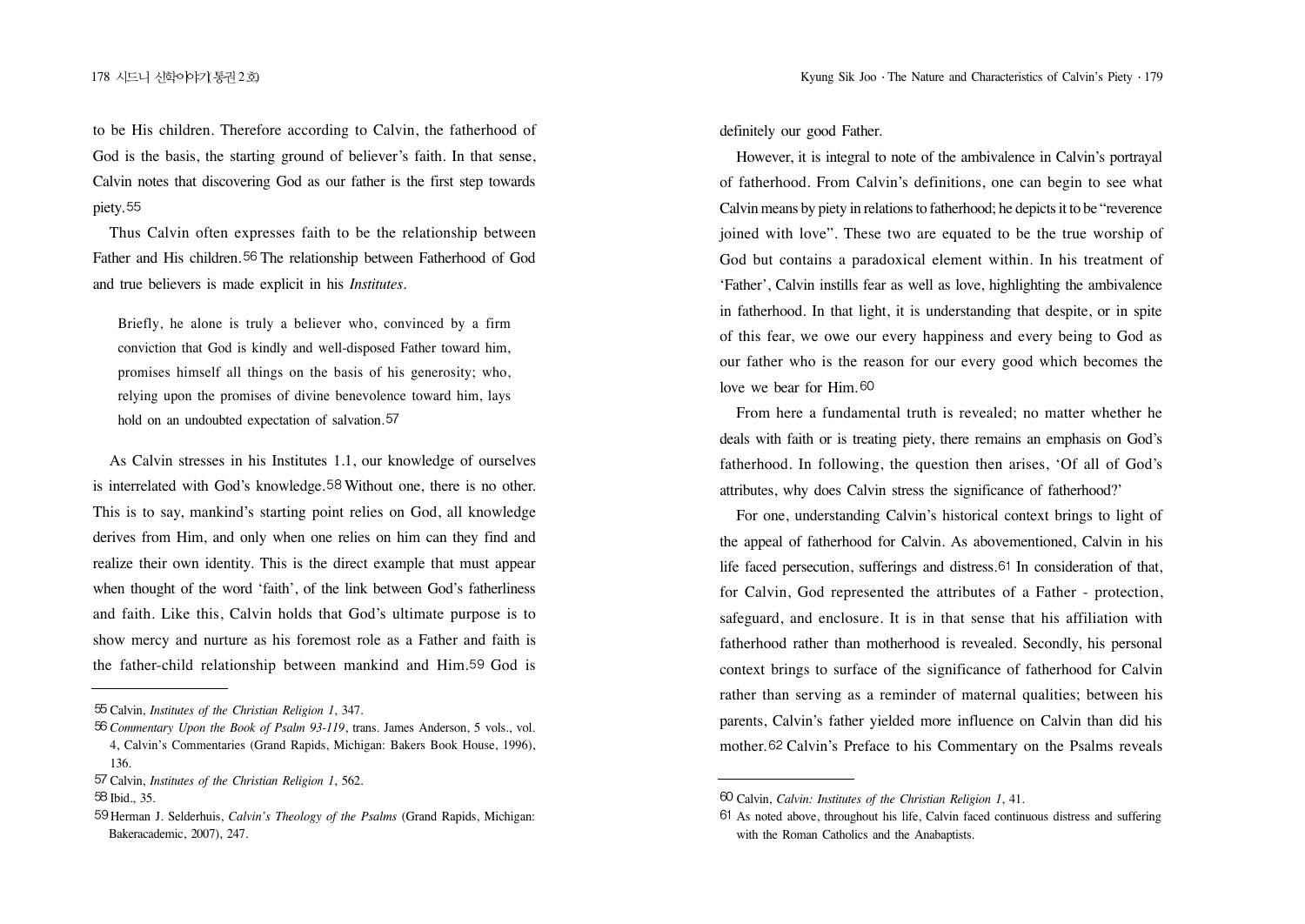that under advice of his father, Calvin had been studying law before making the sudden conversion, choosing instead to study theology which had originally been advised by again, his father. In that light, it is suggested that throughout his life, Calvin had had a closer relationship with his father who had wielded greater influence on him. 63

Thus in consideration of those aspects, the imagery of God as Father had become embossed for Calvin. Through this then, it is crucial to understand that his piety was not a theology developed speculatively but one that has been impacted by his tumultuous experiences and sufferings induced. To surmise, for Calvin, piety was born out of his torment wherein through this suffering, he maintained his belief in God to be the faithful Father and in through this faith, Calvin tasted God's living word and experienced His grace.

#### 5.3 The word of God and The Spirit

The study of Calvin's piety also leads to discovery regarding faith and the impact of God's word and the spirit. The recognition of God's living word is primarily needed in order to attain the true and experienced knowledge of God as the Father. Then the knowledge of God and thus the true knowledge of ourselves is formed by the revelation of God which is His written word. This word is first received by humans' consciousness but it is when the living Spirit applies it to us humans that we are able to experience that faith within our lives.

Thus Calvin described the faith to be in his *Institutes* as

...a right definition of faith if we call it a firm and certain knowledge

of God's benevolence toward us, founded upon the truth of the freely given promise in Christ, both revealed to our minds and sealed upon our hearts through the Holy Spirit.

Calvin also stresses that faith and the word of God are closely interrelated.

Hence, we again infer what had been explained before: that faith needs the word as much as fruit needs the living root of a tree. For no others, as David witnesses, can hope in God but those who know his name(PS.9:10), but this knowledge does not arise out of anyone's imagination, but only so far as God himself is witness to his goodness.<sup>65</sup>

This is similarly evinced in also his commentary on Psalms;

...certainly, where there is no godliness, there is no sense of the works God. It is also to be observed, that he attributes to the faithful the knowledge of God; because from this religion proceeds, whereas it is extinguished through the ignorance and stupidity of men.

The knowledge of the divine favour, it is true, must be sought for in the word of God; nor has faith any other foundation on which it can rest with security except his word.

From above, it is clear of the link between piety and faith; true piety

Calvin's mother does not appear in his works in comparison to the mentions of his father and the influence wielded by him.

Calvin, *Commentary on the Book of Psalms 1-35*, 1, Author's Preface, xl.

Calvin, *Institutes of the Christian Religion 1*, 551.

<sup>65</sup> Ibid., 576-77.

Calvin, *Commentary on the Book of Psalms 1-35*, 1, 120.

Calvin, *Commentary Upon the Book of Psalm 36-66*, trans. James Anderson, 5 vols., vol. 2, Calvin's Commentaries (Grand Rapids, Michigan: Bakers Book House, 1996), 146.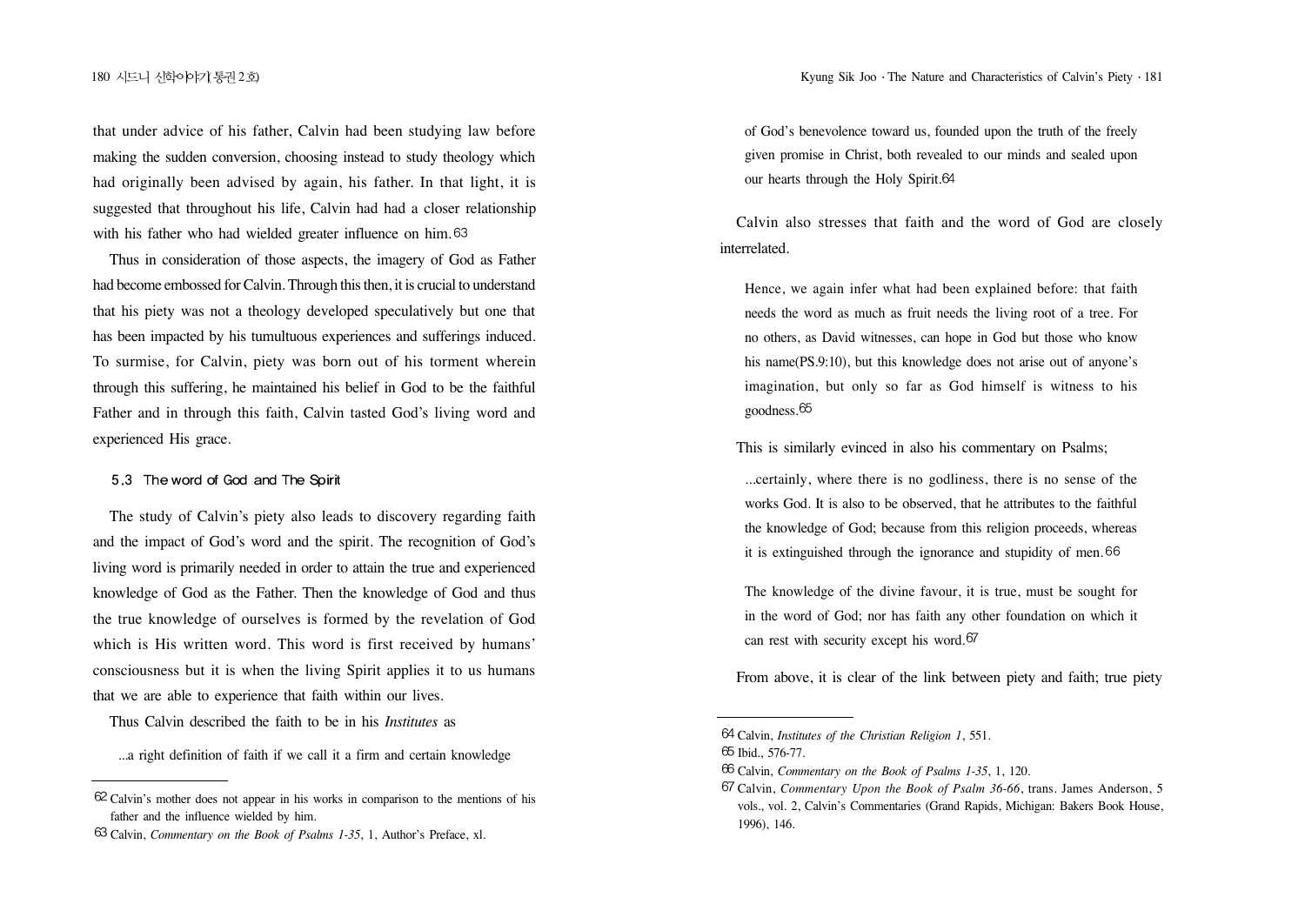accompanies true faith. In that sense, a pious person is a faithful person and in that light, a faithful person rightfully recognises the word of God through the illumination of the Spirit.

Accordingly, without the illumination of the Holy Spirit, the Word can do nothing. From this, also, it is clear that faith is much higher than human understanding. And it will not be enough for the mind to be illumined by the Spirit of God unless the heart is also strengthened and supported by his power.<sup>68</sup>

Also, faith contains a dual frame of knowledge, the first of which is the word of God sourced from the knowledge within the Bible. The other is the living knowledge gained through humans' journeys through life wherein true experiences of God's empowering presence have shown the application of simple knowledge gained from the scriptures. It is not enough to attain the knowledge of God as Father merely through the Bible; it is our actual human experiences with God as Father and the realisation and recognition of such truth through such interactions that becomes the foundation of knowledge. Thus according to Psalms 34:8, we must "taste" the goodness and graciousness of the Lord, which this knowledge is stressed by Calvin to come from the mind and accepted by heart.<sup>69</sup> With the slightest mistake, Calvin's faith may be misinterpreted as simple knowledge. In view of Calvin's emphasis that "faith rests upon knowledge, not on pious ignorance," 70 whilst faith may be

misinterpreted as simple knowledge of God, the knowledge that Calvin refers to is not only the complete knowledge of the Scriptures but also the deep understanding of God's faithfulness and how His word is experienced in our hearts.

Moreover, this knowledge that Calvin references is not one of mere historical facts but one that holds its basis in the sincerity of Christ's promise which was given freely to us in which we are made to taste God's love for us in our lives. Calvin especially stresses in comparison to the vague or implicit faith of the Roman Catholics, faith has to be experienced to obtain. Therefore faith is not purely knowing God's law nor reading about it without interest or care but faith becomes engraved deep into our hearts.  $71$  As follows, we know that it is the work of the Holy Spirit in which God's words are inscribed in our hearts. However in saying that, we are led to God on our own accord and not drawn to him regardless of our own hearts and emotions as though we are impassive beings or objects.

Though faith derives from and grounds itself on the word of God, without setting its foundation on the experiences of the Holy Spirit, it cannot be a faith, alive. Experience is the confirmation of God words, His faithfulness, His mercy and faith. Moreover, through the Holy Spirit, God must ensure in our hearts, the assurance of his words. In that sense, piety becomes the faithful attitude held towards God as our Father and our reverence for the Holy Father as well as our love and thanks for His mercy and grace bestowed upon us. Such recognition of God comes from the knowledge attained as above but such love for Him in the nature of piety must also be extended to others, which will be

Calvin, *Institutes of the Christian Religion 1*, 580-81.

Cf. "*Cor meum tibi offero Domine, prompte et sincere* : My Heart I Offer to You, Lord, Promptly and Sincerely ". In grim decision, Calvin expressed in his letter to Farel in August 1541 in preparation to return to Geneva from Strasbourg to offer his heart to God.

Calvin, *Institutes of the Christian Religion 1*, 544.

Calvin, *Commentary Upon the Book of Psalm 93-119*, 4, 409.

Calvin, *Commentary Upon the Book of Psalm 36-66*, 2, 101.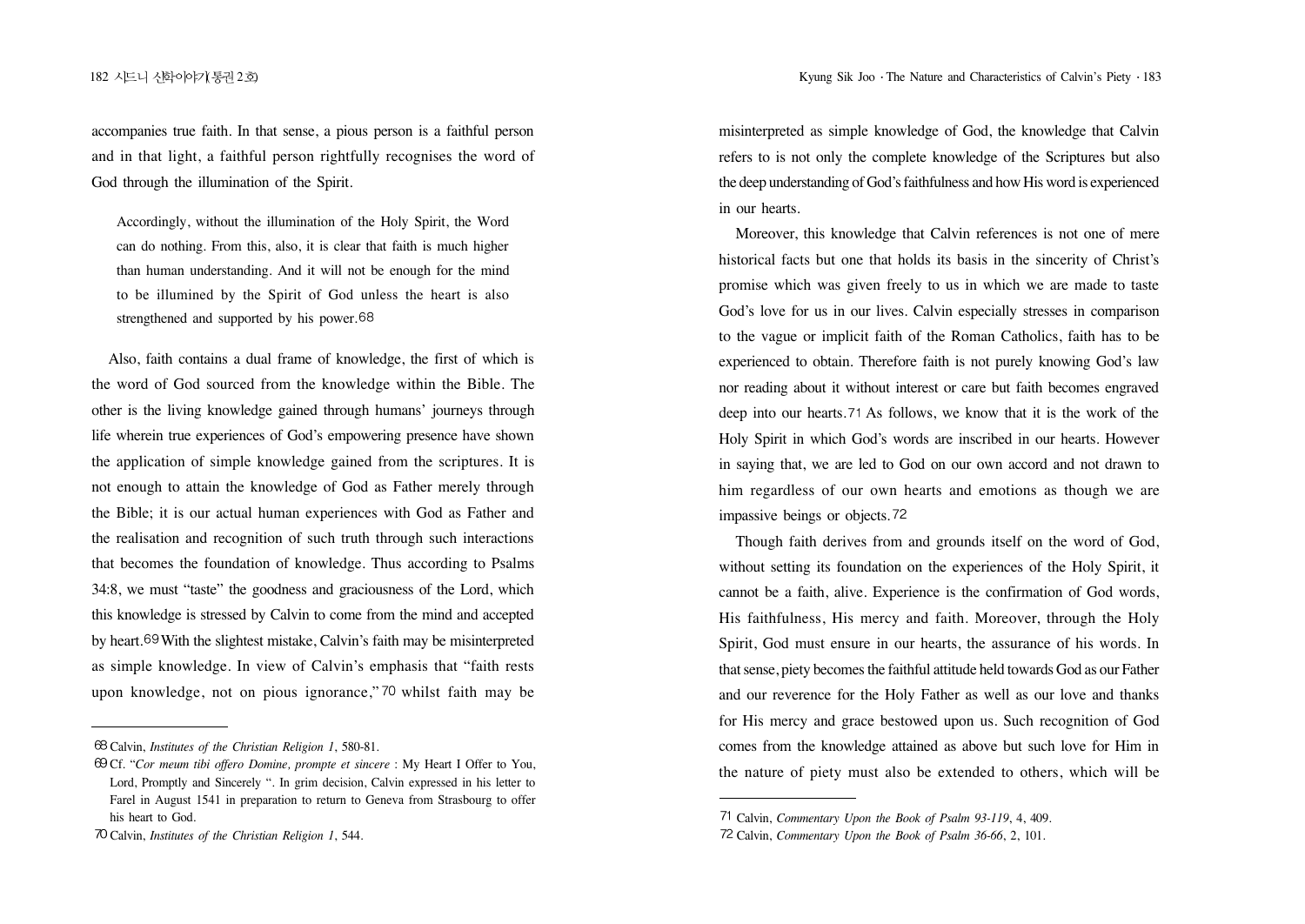further discussed below.

#### 5.4 To God and To Neighbors

For Calvin, piety was primarily the reverence of God as Father, and the abidance to His will and the word revealed in Christ through reliance on the Spirit in which alongside this, there exists a deep relationship with believers' lives. This is due to the fact that those who solely revere God as Father and have been called to his greatness have also been called to practice a holy life of piety for its entirety. Calvin also insists that love is not easy to maintain in all respects unless humans sincerely revere God – that love is proof of human's piety. 73 However, it is important to note that this piety may be expressed in various ways. Though aforementioned, to reiterate, piety is to firstly recognise God as Father and live in love for and reverence of Him (worship, prayer, praise, obedience, and glorification  $74$ , appearing as a religious life. Believers may normally regard such measures to be the final goal of piety. However, it is even more critical to realise that Calvin's piety cannot be called as such if the defining love for God is not extended to one's neighbours. So then, though Calvin emphasizes that piety first requires devotion to God with pure faith, on the other hand, it also commands humans to embrace their neighbours with earnest affection. Furthermore, Calvin explores piety through the Second Tablet of Law, as he interprets the term 'faith' as "truthfulness toward men" rather than "piety toward God." 75 Calvin even asserts that love is born out of true piety.

Now the perfection of that holiness comes under the two headings already mentioned; 'that we should love the Lord God with all our heart, with all our soul, and with all our strength' (Deut.6:5p; cf. ch 11:13), 'and our neighbour as ourselves.' (Lev.19; 18p; cf. Matt. 22;37, 39). First, indeed, our soul should be entirely filled with the love of God. From this will flow directly the love of neighbour. This is what the apostle shows when he writes that 'the aim of the law is love from a pure conscience and a faith unfeigned' (1 Tim. 1; 5p.). You see how conscience and sincere faith are put at the head. In other words, here is true piety, from which love is derived.<sup>76</sup>

Thus in addition to our reverence of God, piety includes humility towards other humans and neighbours, firm stand in faith, righteousness in actions, the demonstration of mercy, and self-restraint in life; the ability to endure unrighteousness committed by others and thus the ability to maintain the peace between neighbours.

To embody piety in oneself, Calvin puts forward that there needs to be an equal respect to other humans as well as God. Thus, justice, mercy, faithfulness and love between humans are equally important as sincerity toward God. Following the understanding of piety in regards to human's relationship with God, that same piety can be applied to interactions and relationships between humans. In that sense, we explore that piety is directly related to the attitudes regarding toward God but love is the proof of piety between humans; humans can only truly revere God when they are able to also sustain love in all respects to fellow neighbours as well.

Calvin, *Institutes of the Christian Religion 1*, 416.

<sup>&</sup>lt;sup>74</sup> Cf. Due to the large number of scholars who have already discussed this point in relations to piety, there will be no further discourse regarding this matter.

Calvin, *Institutes of the Christian Religion 1*. 76 Ibid., 415.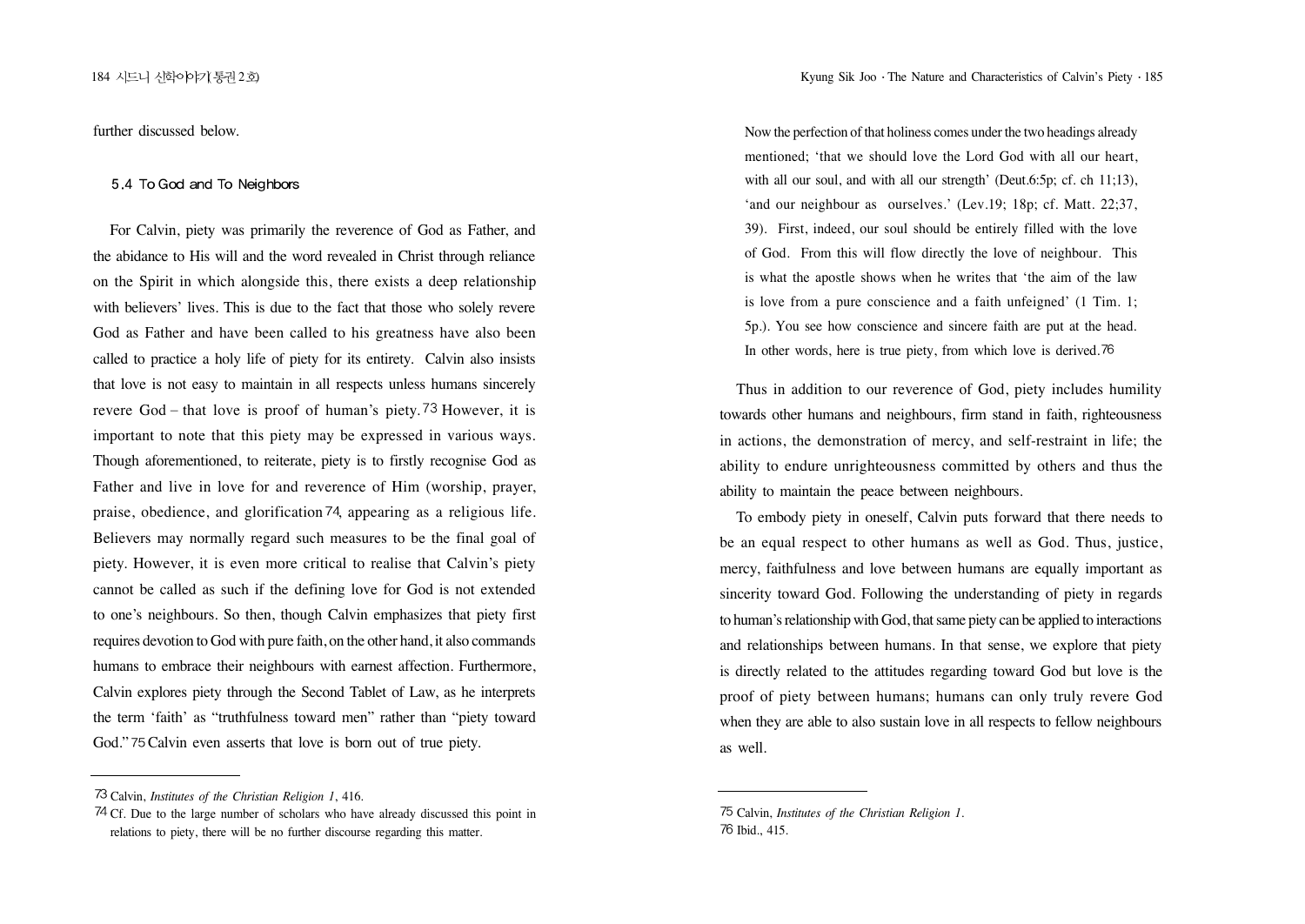## 6. Conclusion

Through close study of his theology, it is revealed that Calvin's complex discourse of piety is difficult to succinctly define. However, it is clear of his preference in employing the term, "piety" rather than any other and the notion of Calvin's piety is revealed to be comprehensive and practically applicable.

In light of the complexities involved in Calvin's theology wherein the intricate build of his piety is revealed, Battles' point that the term 'pietas' as Calvin intended, is "untranslatable" unless with use of Calvin's own words is found to be correct. 77 In fact, as the above discourse into Calvin's piety has revealed, it is an impossible task to surmise Calvin's piety as one simple definition. However, the nature of his piety can be defined under the various characteristics.

1. Though piety is prevalent in *Institutes* alongside his other works, most scholars, in their study and understanding of the concept of piety, had the tendency of approaching his theology systematically. However, the piety within *Institutes* (as well as his other works) must be understood in a ministerial light and approached ethically and applied practically rather than as a systematic doctrine.

2. Calvin's concept of piety must not be understood as separate to his personal and historical context; his theology was closely interrelated to the background and circumstances at the time and so thoroughly displayed what constituted 'ungodliness' drawing from his context. Thus it is critical to consider this element of his theology wherein our disregard of his personal and historical context will disallow for a true understanding of his piety.

3. Thus the concept of Calvin's piety is not merely speculative, doctrinal, or conceptual. Rather, in light of Calvin's sufferings and life experiences, the dynamical and practical qualities of Calvin's piety can be found. Thus in explanation of piety and faith, Calvin, rather than any others, heavily emphasizes the 'fatherhood' of God.

4. With some understanding Calvin's theological method in *Institutes* as a dialectical system and others to be the Duplex Cognito Dei, there has not yet been an agreed approach his theology. However, it is revealed of his preference for the duplex frame to describe his logic. In the same way, Calvin employs the duplex frame to discuss the concept of piety in order to iterate its notion and highlight its practical application. This characteristic of his theological method is also revealed to be smeared into his logic and explanation of the concept of piety.

5. Calvin's notion of piety is related to knowledge. This existential knowledge is that of the knowledge of God and knowledge of us. The knowledge of God involves not only the regard of Him as creator God but also the recognition of our own miserable existence and thus him as a redeemer God. It also vital to realize that this knowledge is not one to be merely grasped in the head but is rather related to the heartfelt belief in Him as a good Father and involves our faith and obedience to his words. Thus piety in this sense is not only about the knowledge of God and our existential knowledge to grasp a true understanding of ourselves but is also the practical belief of the right relationship to be entered with God.

Hesselink, *Calvin's First Catechism: A Commentary*, 190. 6. From above, piety is essentially the right and true knowledge of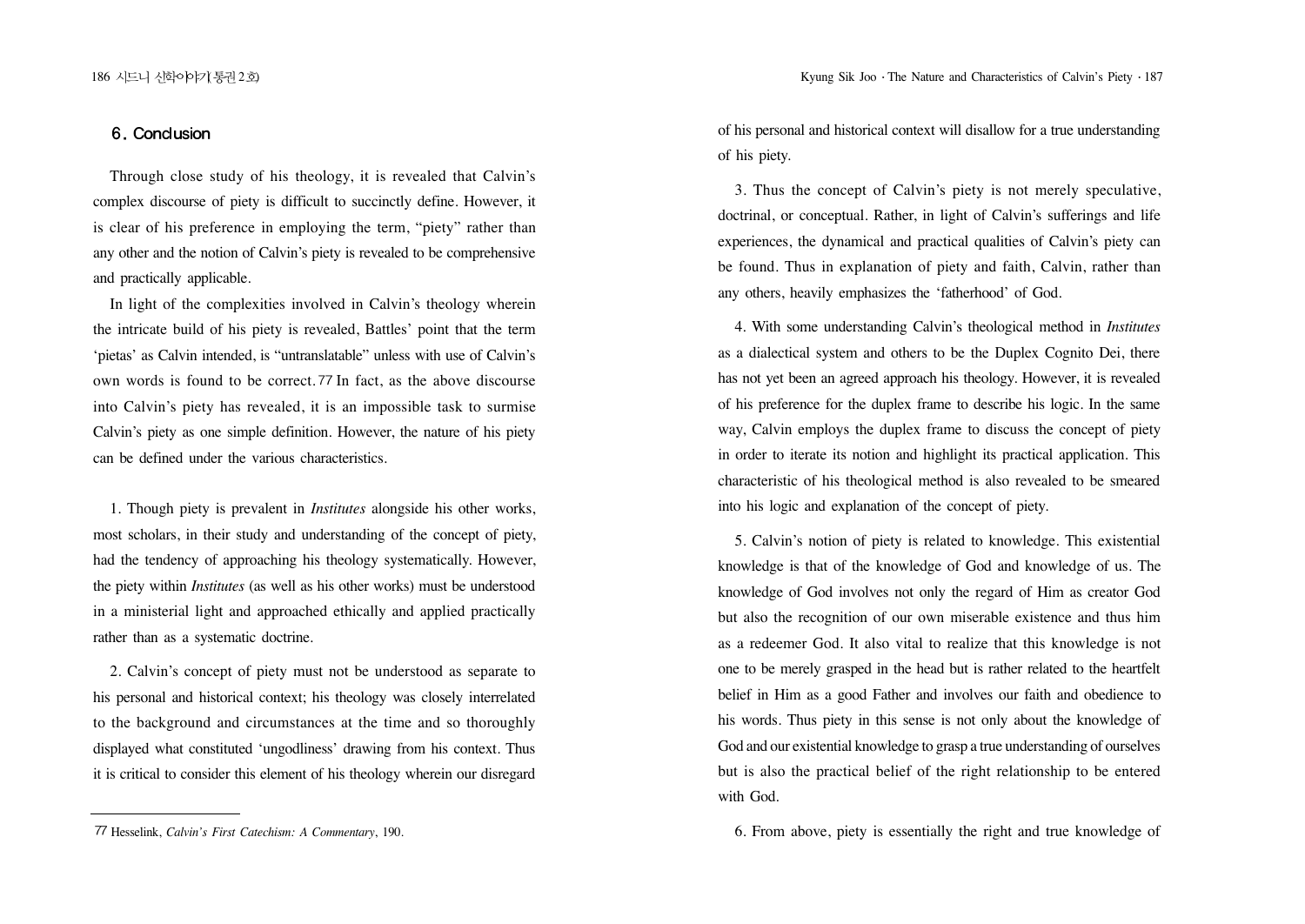God (in truth, this knowledge is linked to the knowledge of ourselves the depravity of humans), the fundamental word within this knowledge (the word is Christ himself, the gospel), that word of God being accepted through faith with the help of the Holy Spirit, and all this series of truths are actually alluding to the nature of piety.

7. The 'Knowledge of God' and 'Knowledge of Ourselves' serves as an entrance into Calvin's piety in his duplex frame wherein this true knowledge is linked to God's fatherhood and faith. This faith is then related to His words (Christ, gospel) and the Spirit wherein this ultimately produces the reverence for God as well as the love for neighbors which in turn is the proof of true piety. Also, close research into the duplex frame reveals the model of the Trinity; the knowledge of God and of ourselves are linked to the 'Father', and this knowledge is the faith in and reverence of God as Father which in turn, this faith in God's word is related to the 'Son', and finally, it is the 'Spirit' that engraves this faith into our hearts. It is thus why Calvin's piety can be seen to incorporate both the duplex frame and the trinity structure.

8. Generally, from the perspectives of the Reformed Church, the concept of piety was focused solely on humans' attitudes towards God. However, Calvin emphasizes that piety is not merely the reverence humans uphold for God. In actual, Calvin goes as far to state that the absence of love for one's neighbors displays the absence of piety. In that light, the love for neighbors and the relationship between humans becomes the test for the touchstone of true piety.

# [Bibliography]

- Battles, Ford Lewis. *Analysis of the Institues of the Christian Religion of John Calvin Phillipsburg*, New Jersey: P&R Publishing Company, 2001.
- , Ford Lewis. *The Piety of John Calvin*. The Calvin 500 Series. Phillpsburg, New Jersey: P&R Publishing Company, 2009.
- Beeke, Joel R. *Living for God's Glory*. Harrisonburg, Virginia: Refomation Trust, 2008.
- Bouwsma, William J. *John Calvin : A Sixteenth Century Portrait*. Oxford: Oxford University Press, 1988.
- Calvin, John. *Calvin: Institutes of the Christian Religion 1*. Translated by Ford Lewis Battles. Library of Christian Classics. Philadelphia: The Westminster Press, 1960.
- . *Calvin: Institutes of the Christian Religion 2*. Translated by Ford Lewis Battles. Library of Christian Classics. Philadelphia: The Westminster Press, 1960.
- . *Commentary on the Book of Psalms 1-35*. Translated by James Anderson. Calvin's Commentaries. 5 vols. Vol. 1, Grand Rapids, Michigan: Baker Book House, 1996.
- . *Commentary on the Epistle of Paul to the Galatians and Ephesians*. Grand Rapids, MI: Baker Publishing Group, 2009.
- . *Commentary Upon the Book of Psalm 36-66*. Translated by James Anderson. Calvin's Commentaries. 5 vols. Vol. 2, Grand Rapids, Michigan: Bakers Book House, 1996. doi:0-8010-2440-4.
	- . *Commentary Upon the Book of Psalm 93-119*. Translated by James Anderson. Calvin's Commentaries. 5 vols. Vol. 4, Grand Rapids, Michigan: Bakers Book House, 1996.
- Choi, Yoon Bae. *An Introduction to the Theology of John Calvin.* Seoul: Presbyterian College and Theological Seminary Press, 2012.
- Chung, Edited by Sung Wook. *John Calvin & Evangelical Theology*. Colorado Springs: Paternoster, 2009.
- Davis, Thomas J. *John Calvin*. Philadelphia: Chelsea House Publishers, 2005.
- Hall, David W. *Legacy of John Calvin*. The Calvin 500 Series. Phillipsburg,